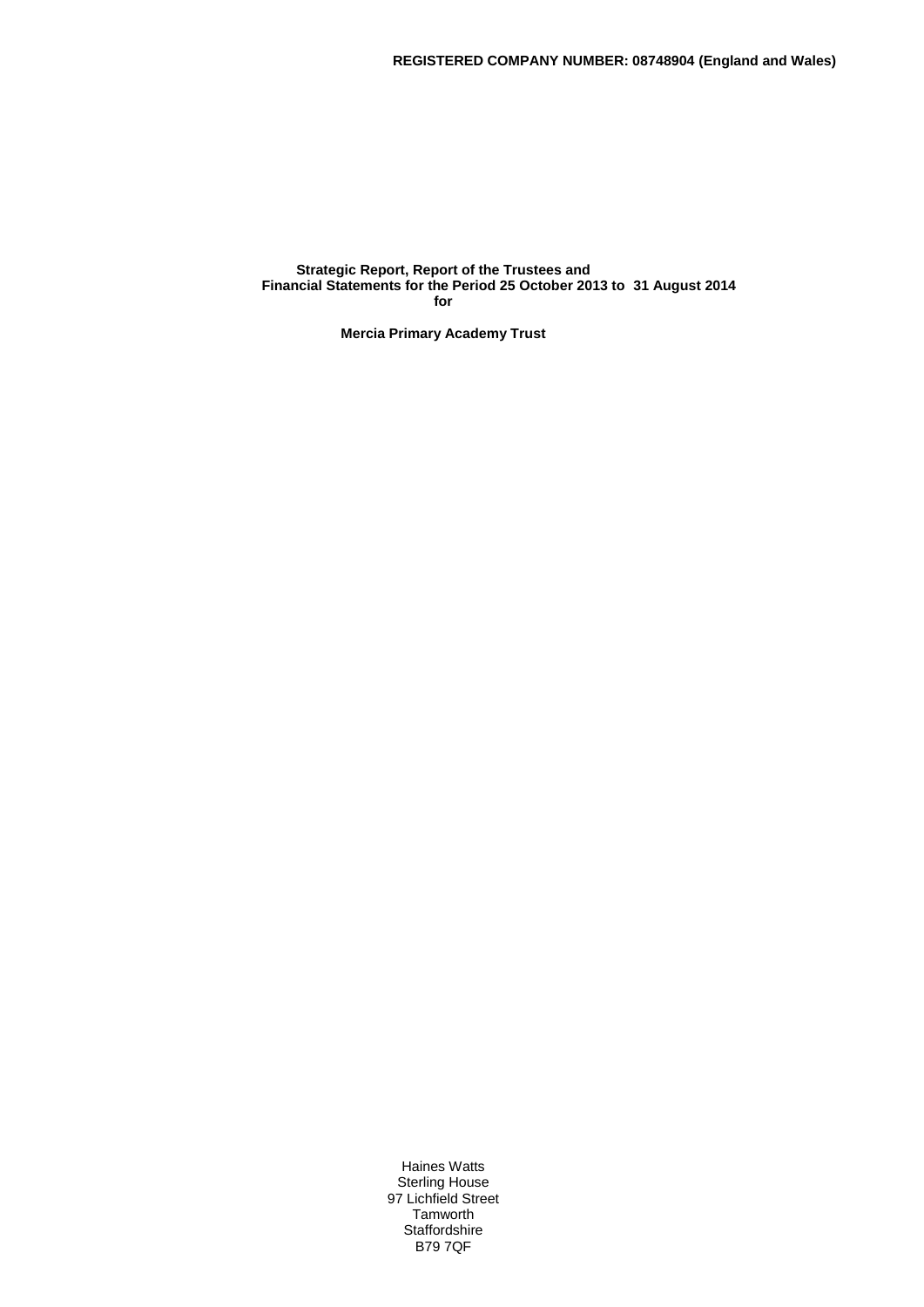# **Mercia Primary Academy Trust**

### **Contents of the Financial Statements for the Period 25 October 2013 to 31 August 2014**

|                                                   | Page       |
|---------------------------------------------------|------------|
| Reference and Administrative Details              | 1          |
| <b>Strategic Report</b>                           | $2$ to $3$ |
| Report of the Trustees                            | 4 to 7     |
| Governance Statement                              | 8 to 10    |
| Statement on Regularity, Propriety and Compliance | 11         |
| <b>Statement of Trustees Responsibilities</b>     | 12         |
| Report of the Independent Auditors                | 13         |
| Independent Auditor's Report on Regularity        | 14         |
| <b>Statement of Financial Activities</b>          | 15         |
| <b>Balance Sheet</b>                              | 16         |
| <b>Cash Flow Statement</b>                        | 17         |
| Notes to the Cash Flow Statement                  | 18         |
| Notes to the Financial Statements                 | 19 to 29   |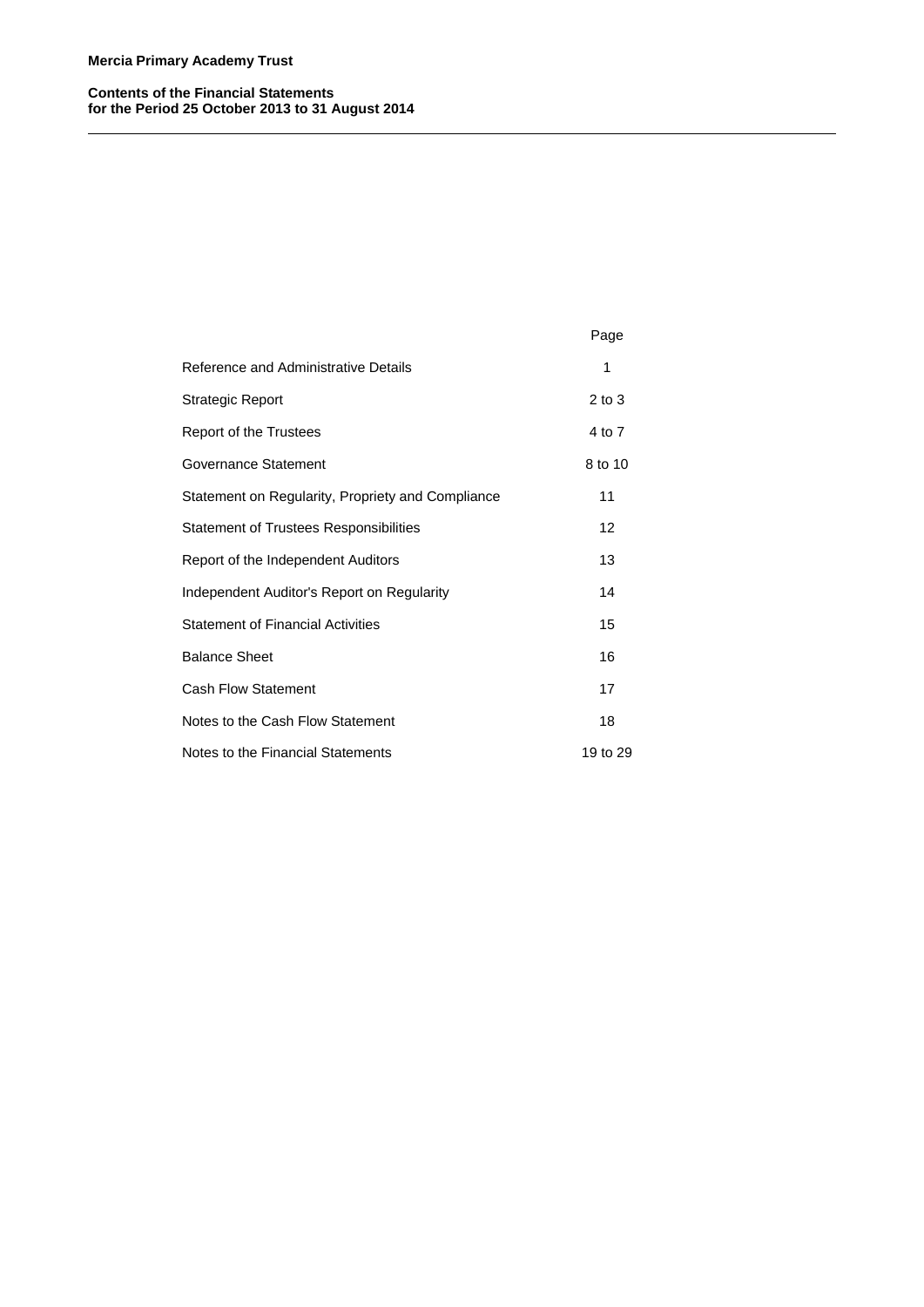**Reference and Administrative Details for the Period 25 October 2013 to 31 August 2014**

#### R J Lane (Chief Executive Officer) (appointed 25.10.13) V M C Van Den Bergh (Minister Of Religion) (appointed 25.10.13) Mrs S E Boden (Teacher) (appointed 25.10.13) \* Mrs M L Booth (appointed 25.10.13) \* Mrs R K Hyland (Teacher) (appointed 25.10.13) \* W Pell Walpole (appointed 25.10.13) \* Mrs V Lawson (appointed 25.10.13) \* Mrs J Meah (appointed 25.10.13) \* Mrs D Golder (appointed 25.10.13) Mrs N Archer (appointed 25.10.13) Mrs C Keast (appointed 25.10.13) \* T Soult (appointed 25.10.13) M Hambly (appointed 25.10.13) \* Mrs M Couchman (appointed 25.10.13) \* Mrs L Moore (appointed 25.10.13) \* R Kingston (appointed 25.10.13) \* **TRUSTEES** Mrs L M Colclough (Ofsted Registered Childminder) (appointed 25.10.13)

Mrs M Pitt (appointed 25.10.13) \*

\* members of the finance and premises committee

| <b>COMPANY SECRETARY</b>         | Mrs S M Adams                                                                                                                                                                                                |
|----------------------------------|--------------------------------------------------------------------------------------------------------------------------------------------------------------------------------------------------------------|
| <b>SENIOR MANAGEMENT TEAM</b>    | Mrs M L Booth (Deputy Headteacher) (appointed 1.1.14)<br>Mrs S E Boden (Deputy Headteacher) (appointed 1.1.14)<br>Mrs S M Adams (Finance & HR Officer<br>R J Lane (Executive Headteacher) (appointed 1.1.14) |
| <b>MEMBERS</b>                   | Michelle Louise Booth<br>Mark Richard Hambly<br>Victor Michael Cornelius Van Den Burgh                                                                                                                       |
| <b>REGISTERED OFFICE</b>         | Mercia Primary Academy Trust<br><b>Chestnut Avenue</b><br>Tamworth<br>Staffordshire<br>B7980Z                                                                                                                |
| <b>REGISTERED COMPANY NUMBER</b> | 08748904 (England and Wales)                                                                                                                                                                                 |
| <b>AUDITORS</b>                  | <b>Haines Watts</b><br><b>Sterling House</b><br>97 Lichfield Street<br>Tamworth<br>Staffordshire<br><b>B797QF</b>                                                                                            |
| <b>SOLICITORS</b>                | <b>Anthony Collins</b><br>134 Edmund Street<br>Birmingham<br><b>B3 2ES</b>                                                                                                                                   |
| <b>BANKERS</b>                   | Lloyds Bank<br>17 George Street<br>Tamworth<br>Staffordshire<br><b>B797LW</b>                                                                                                                                |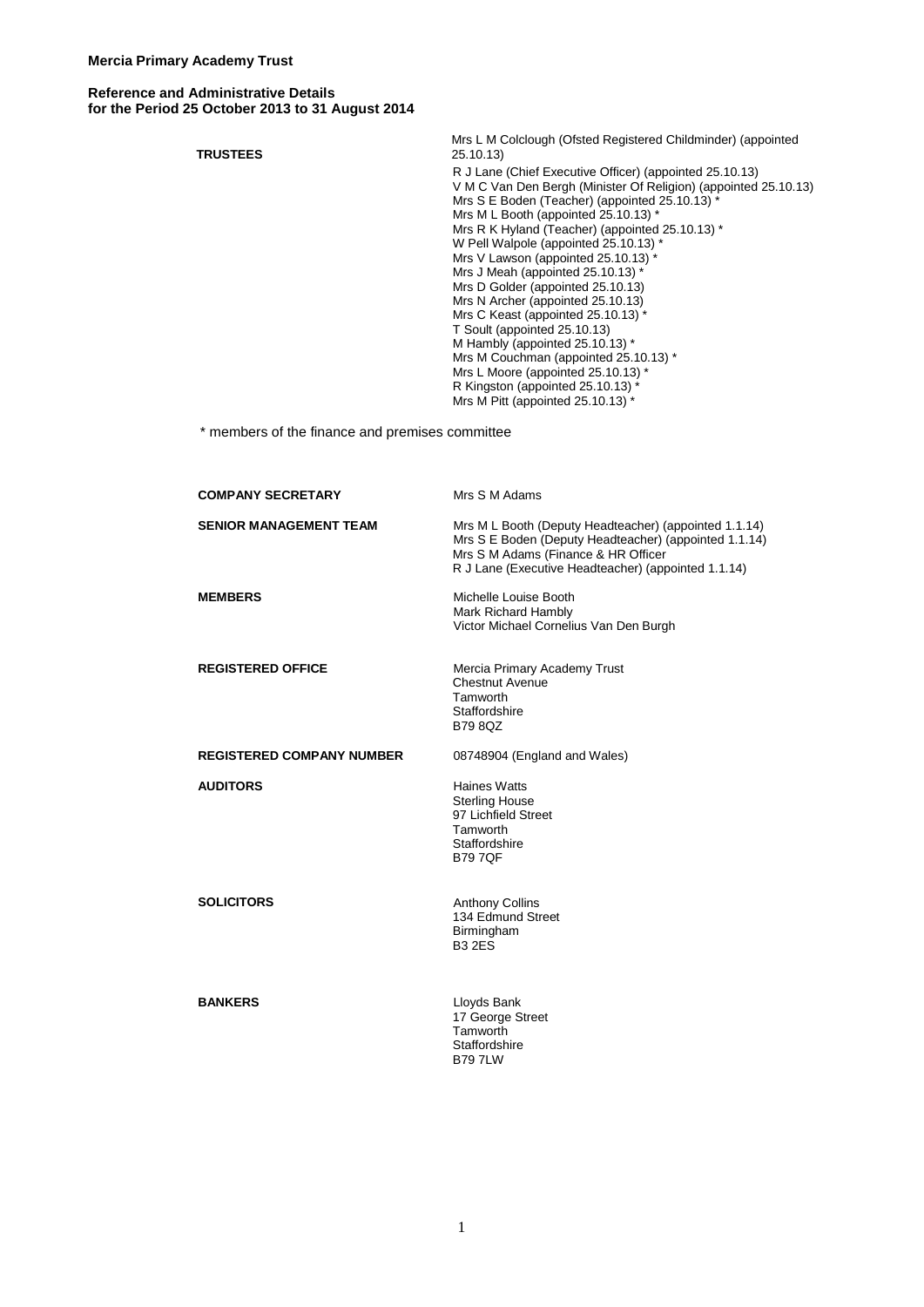# **Strategic Report for the Period 25 October 2013 to 31 August 2014**

#### **Achievement and performance**

We believe that this year has been extremely successful for MPAT (Mercia Primary Academy Trust). Flax Hill has been identified by the DFE as a centre of excellence in the West Midland region with regards to its Pupil Premium progress. The school is now working with key educational partners including the DFE and Sutton Trust to spread this knowledge.

Progress in both schools has shown improvement with Lark Hall's KS1 results showing a marked improvement. Phonics results have again exceeded national expectations.

#### **KS1 Progress and Attainment**

| Year 1            | <b>Below expected</b><br>progress | <b>Expected progress</b> | Above expected<br>progress | Average APS gain |
|-------------------|-----------------------------------|--------------------------|----------------------------|------------------|
| <b>Writing</b>    | 7%                                | 26%                      | 67%                        | 4.5              |
| Reading           | 11%                               | 11%                      | 78%                        | 4.3              |
| <b>Numeracy</b>   | 7%                                | 37%                      | 56%                        | 3.9              |
| Year <sub>2</sub> |                                   |                          |                            |                  |
| <b>Writing</b>    |                                   | 11%                      | 89%                        |                  |
| Reading           |                                   | 4%                       | 96%                        | 6.5              |
| <b>Numeracy</b>   |                                   | 4%                       | 96%                        | 6.2              |

With Raise online data now available it is clear that Flax Hill, despite having considerably higher FSM than the national average consistently out performs national expectations.

Average Point Score Table for 2014 Year 6 results (taken from raise online)

| Year                     |                   | 2010*  | 2011   | 2012   | $2013**$ | 2014 |
|--------------------------|-------------------|--------|--------|--------|----------|------|
| <b>All Subjects</b>      | Cohort            |        | 77     | 71     | 56       | 60   |
|                          | School            |        | 27.4   | 28.9   | 29.1     | 29.5 |
|                          | National          | 27.4   | 27.5   | 28.2   | 28.3     | 28.7 |
|                          | Difference        |        | $-0.1$ | 0.7    | 0.8      | 0.8  |
|                          | Significance      |        |        |        |          |      |
| <b>Mathematics</b>       | Cohort            |        | 77     | 71     | 56       | 60   |
|                          | School            |        | 27.4   | 28.6   | 29.7     | 29.6 |
|                          | National          | 27.4   | 27.6   | 28.4   | 28.7     | 29.0 |
|                          | <b>Difference</b> |        | $-0.2$ | 0.2    | 1.0      | 0.6  |
|                          | Significance      |        |        |        |          |      |
| Reading                  | Cohort            |        | 77     | 71     | 56       | 60   |
|                          | School            | $\sim$ | 28.7   | 29.7   | 28.5     | 29.8 |
|                          | National          |        | 28.1   | 28.8   | 28.5     | 29.0 |
|                          | Difference        |        | 0.6    | 0.9    | 0.0.     | 0.8  |
|                          | Significance      |        |        |        |          |      |
| Writing(TA)              | Cohort            |        | 77     | 71     | 56       | 60   |
|                          | School            |        | 25.3   | 27.9   | 28.7     | 29.2 |
|                          | National          | ×.     | 26.4   | 27.3   | 27.5     | 27.9 |
|                          | Difference        |        | $-1.1$ | 0.6    | 1.2.     | 1.3  |
|                          | Significance      |        | Sig-   | ٠      | Sig+     |      |
| English Grammar, Cohort  |                   |        |        |        | 56       | 60   |
| <b>Punctuation &amp;</b> | School            |        |        | $\sim$ | 29.6     | 29.3 |
| Spelling                 | National          |        |        |        | 28.0     | 28.6 |
|                          | Difference        |        |        |        | 1.6      | 0.7  |
|                          | Significance      |        |        |        |          |      |
| English                  | Cohort            |        | 77     | 71     |          |      |
|                          | School            |        | 27.4   | 29.2   |          | ÷    |
|                          | National          | 27.3   | 27.3   | 28.1   |          |      |
|                          | Difference        |        | 0.1    | 1.1    |          |      |
|                          | Significance      |        |        | Sig+   |          |      |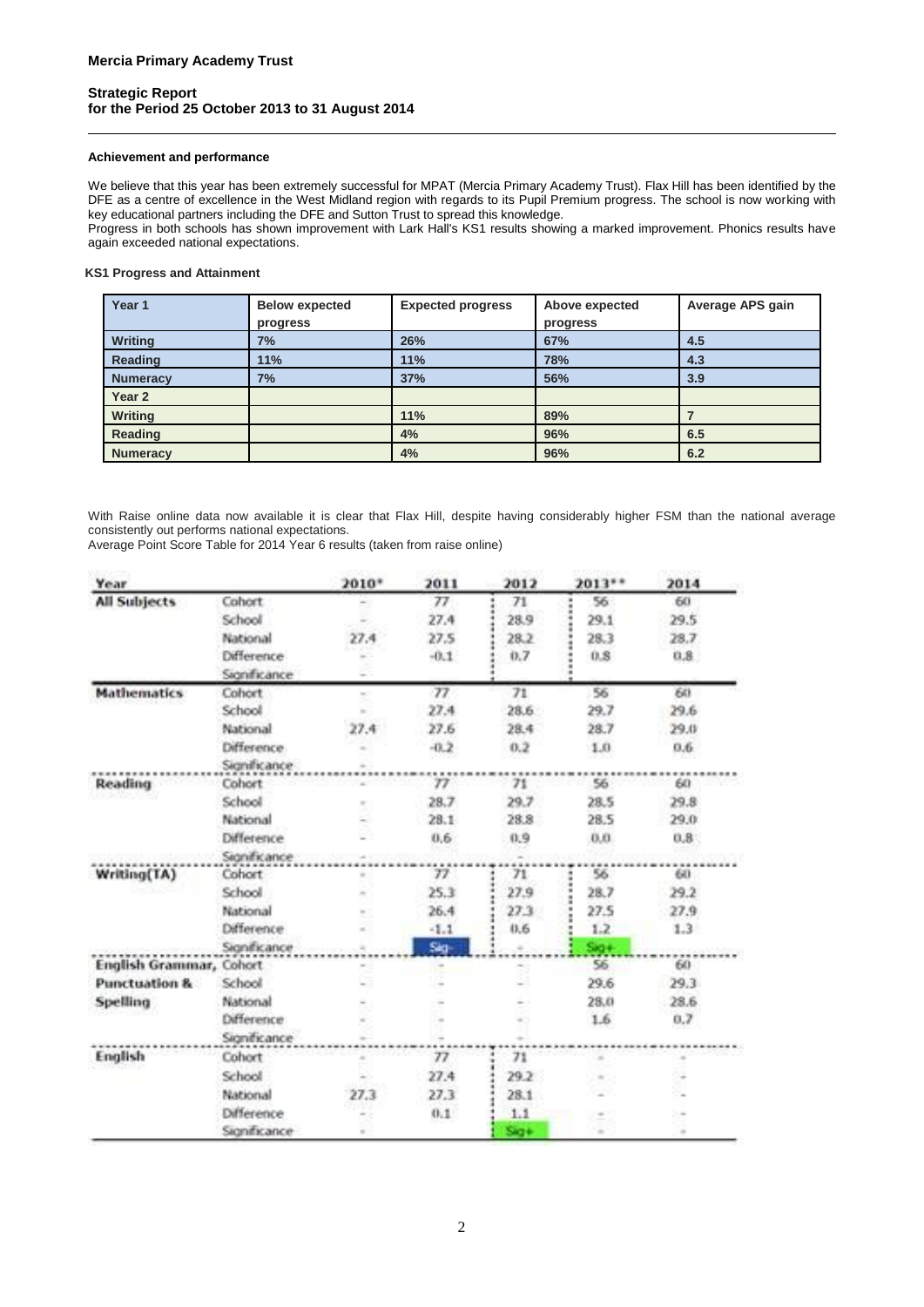### **Mercia Primary Academy Trust**

### **Strategic Report for the Period 25 October 2013 to 31 August 2014**

#### **Key financial performance indicators**

Key financial performance indicators show that the budget set allowed the Trust to fulfill all its functions more than effectively in its first 8 months of activity. This was done for the benefit of its pupils, whilst further increasing its overall surplus to allow for future initiatives.

# **ON BEHALF OF THE BOARD**:

V M C Van Den Bergh - Minister Of Religion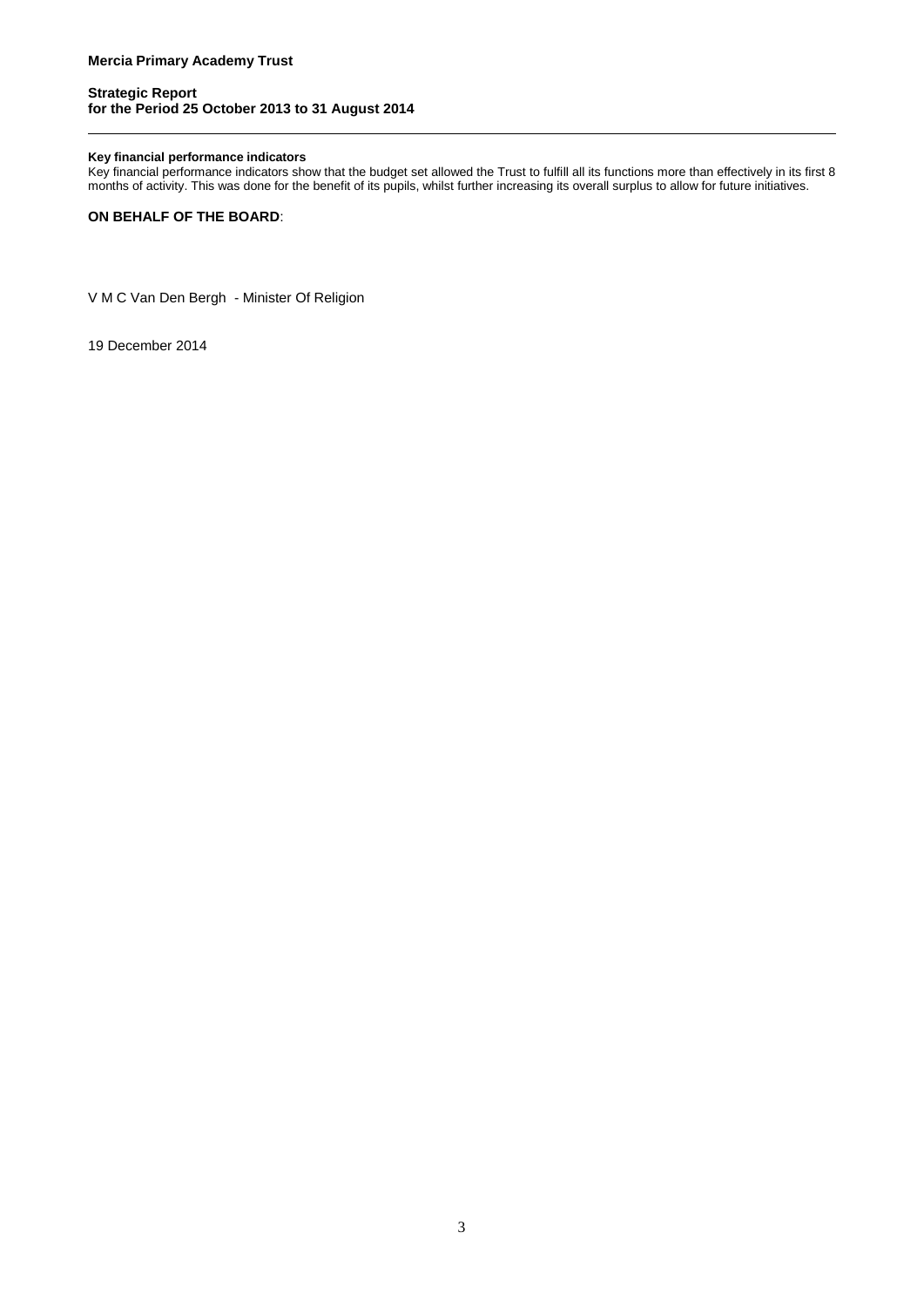The trustees present their annual report together with the financial statements and auditors' report of the charitable company for the period 1st January 2014 ending on 31 August 2014. The annual report serves the purposes of both a trustee' report and a directors' report under company law.

The trustees who are also directors of the charity for the purposes of the Companies Act 2006, present their report with the financial statements of the charity for the period 25 October 2013 to 31 August 2014. The trustees have adopted the provisions of the Statement of Recommended Practice (SORP) 'Accounting and Reporting by Charities' issued in March 2005 and the Academies Accounts Direction issued by the Education Funding Agency.

### **INCORPORATION**

The charitable company was incorporated on 25 October 2013.

#### **STRUCTURE, GOVERNANCE AND MANAGEMENT Constitution**

The Mercia Primary Academy Trust was incorporated on 25 October 2013 as a company limited by guarantee (company number 08748904) and an exempt charity. On 1 January 2014, Lark Hall Infant School and Flax Hill Junior School converted from Local Authority Maintained primary schools to the Mercia Primary Academy Trust. The Academy Trust was formed with the support of the governing body and consists of three members (as detailed on page 1). The full governing body approved the conversion to academy status and the adoption of the Memorandum and Articles of Association. The Charitable Company's memorandum and articles of association are the primary governing documents of the academy trust.

The trustees of Mercia Primary Academy Trust are also the directors of the Charitable Company for the purposes of company law. The Charitable Company is known as Mercia Primary Academy. Details of the trustees and members who served throughout the year, except as noted, are included in the Reference and Administrative Details on page 1.

### **Members' liability**

Each member of the Charitable Company undertakes to contribute to the assets of the Charitable Company in the event of it being wound up while they are a member, or within one year after they cease to be a member, such amount as may be required, not exceeding £10, for the debts and liabilities contracted before they ceased to be a member.

### **Trustees' Indemnities**

As part of the overall insurance cover taken out with third party insurers the Academy has taken out insurance relating to Governors' indemnity. The limit of indemnity cover is £5 million in this respect.

### **Recruitment and appointment of new trustees**

The Members may agree by passing a special resolution in writing to appoint such additional members as they think fit.

### **Induction and training of new trustees**

The training and induction provided for new governors and trustees will depend upon their existing experience. Induction is tailored specifically to the individual, however, all trustees receive membership to the Modern Governor e-training programme, which provides training on all aspects of school governance and they receive subscription to relevant periodicals / web sites i.e. Staffordshire Learning Net, Staffordshire Governors Association. Specific training workshops are also provided via Staffordshire Education, to which all Governors are able to attend.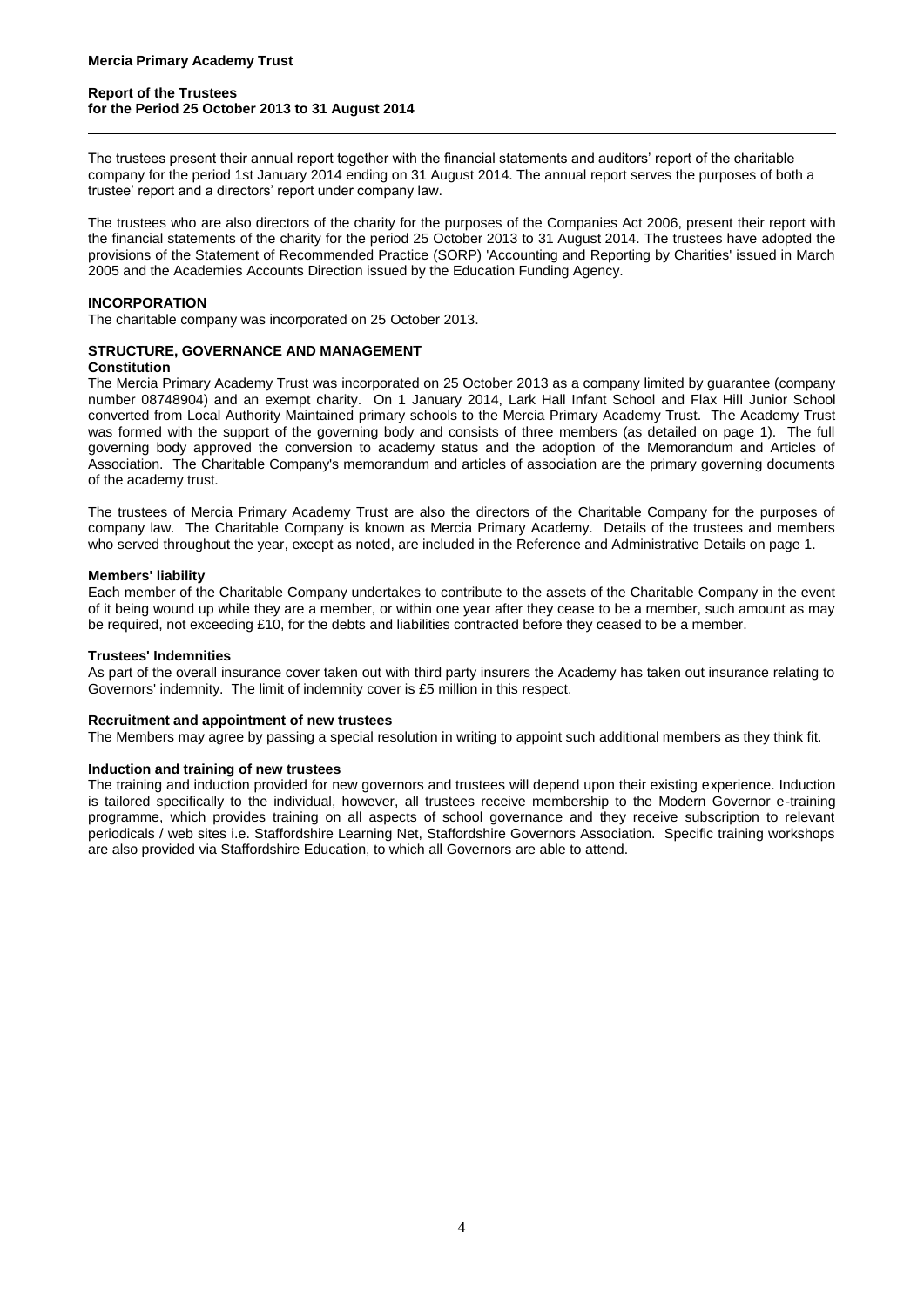### **Organisational structure**

The day to day management of the academy is delegated to the Academy Leadership Team, as listed on page 1, led by the Head teacher who is the accounting officer.

### **Organisational structure**



The Directors of the Trust meet at least 3 times per year.

The full board of trustees is separated into two local governing bodies who will meet once a term.

Each local governing bodies are separated into the following committee.

1. Finance & General Purposes Committee has overall responsibility for monitoring the Academy budget. It also deals with all matters relating to buildings, including insurance, minor improvements, general repairs and tender procedures for capital projects.

The Headteacher is a Director and acts as ex-officio on the full board of trustees, both local governing bodies and the finance committee. The Deputy is a Governor at the academy.

### **Connected organisations, including related party relationships**

Mercia Primary Academy Trust has no connected organisations. The Trust has the following related party relationships:

R Lane (Headteacher) – father owns Arrow software

The Trust works very closely with Ashcroft Infant & Nursery School. A feeder infant school to the Junior Academy.

The Trust has an active Parent Association at both academies.

#### **Risk management**

Buildings and grounds - Regular inspection of the grounds, building structure and fabric are undertaken - A schedule of works is completed annually and reviewed by Governors. Building and contents insurance is in place and reviewed annually. Contingency plans are in place to support unforeseen circumstances.

Health & Safety - Regular inspections are undertaken, overseen by a Governor. The Academy subscribes to a Management Service Level Agreement with the Local Authority who provides support, procedural structure and advice.

Performance - Pupil performance is monitored by the Senior Leadership Team and reported to Governors through termly report. Action plans are created and monitored at pupil level. Staff receive Performance Management Appraisals; opportunities for training are identified and tracked.

Finance - Financial procedures and a Scheme of Delegation are in place. Independent Internal Auditors are appointed who report termly to a Trustee appointed as a Responsible Officer. External auditors have been appointed.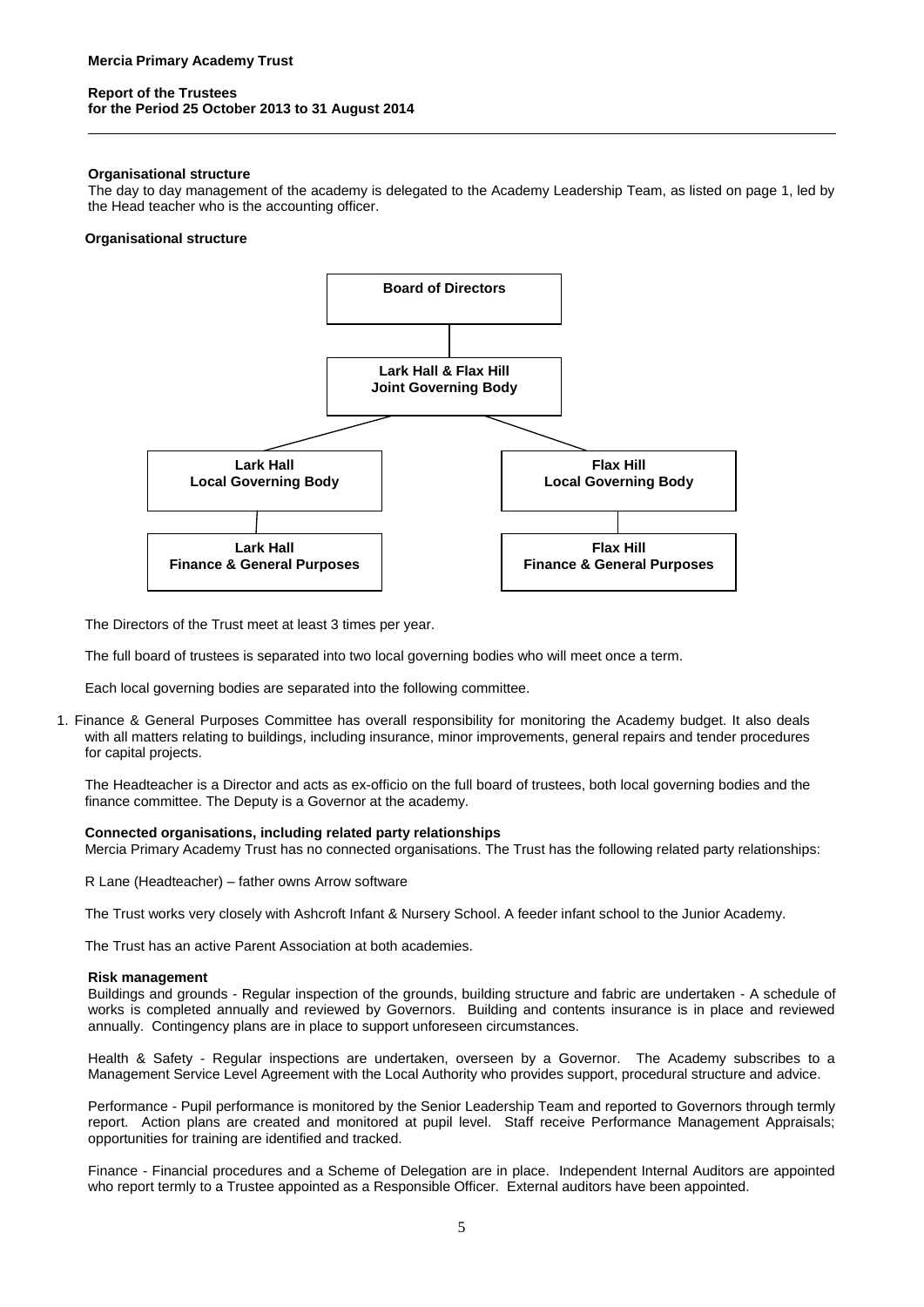### **OBJECTIVES AND ACTIVITIES Objectives and aims**

Our Aim - Everyone is valued and shares responsibility for the challenging learning that takes place

The Trust's primary objective is to provide a broad and balanced education for the children of the community it serves. The Academy Trust sets itself at the heart of the community, promoting community cohesion and sharing facilities with other schools and the wider community.

### **Objectives, strategies and activities**

Key priorities for the year are contained in our School Development Plan (SDP) copies of which can be obtained from headteacher@flaxhill.satffs.sch.uk.

Improvement focusses identified for this year include:-

- The teaching and learning of Numeracy, Reading and Writing at Lark Hall
- The teaching and learning of Numeracy at Flax Hill<br>To raise standards of teaching towards outstanding
- To raise standards of teaching towards outstanding

### **Public benefit**

Mercia Primary Academy Trust is approved by the Department of Education (DfE) and funded wholly by the Education Funding Agency (EFA) to further the education of pupils admitted under the requirements set by the EFA Funding Agreement with the admission of pupils without fee. Parents are able to apply for their children to be admitted in accordance with these requirements. Governors ensure that applications are considered appropriately.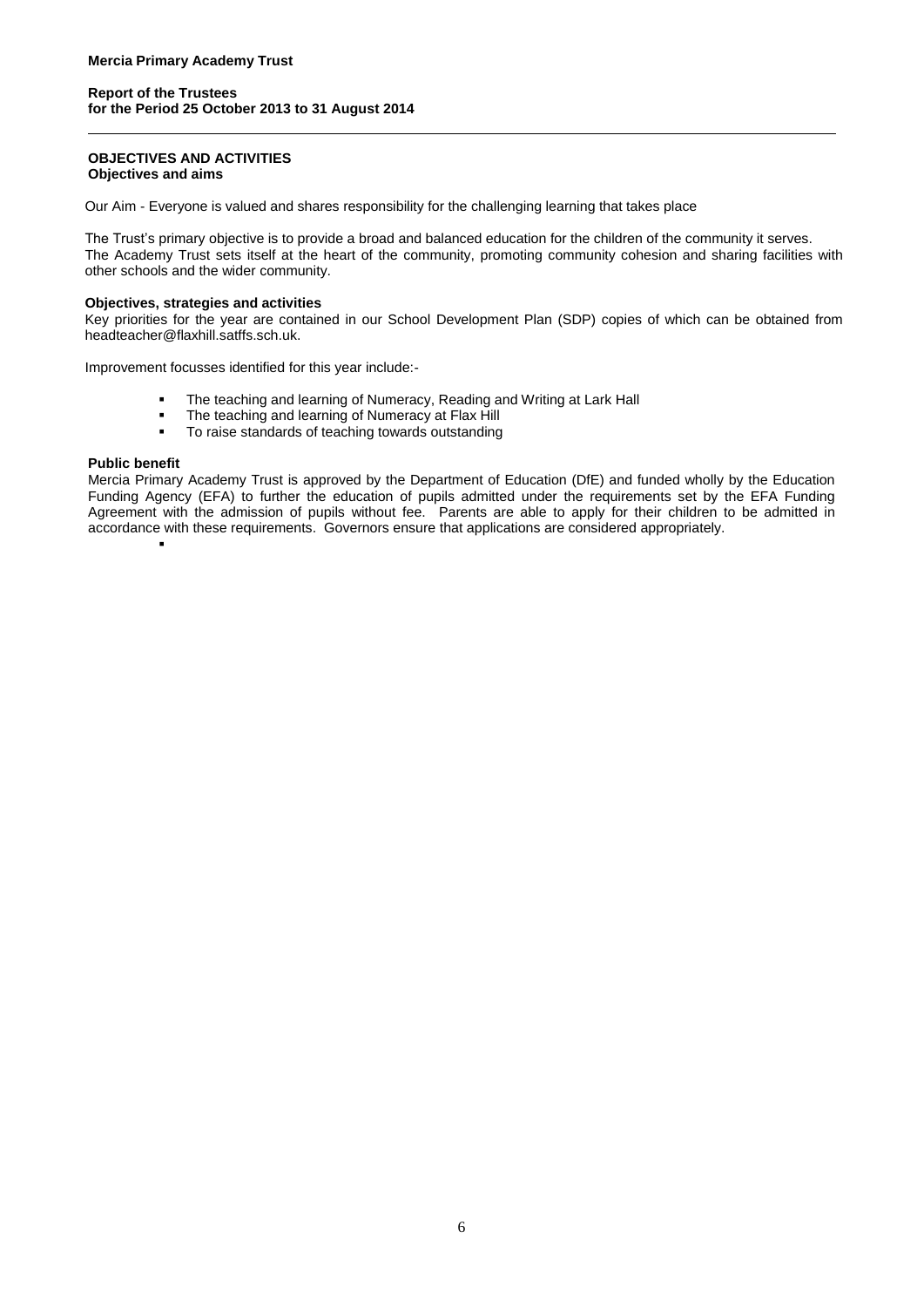### **ACHIEVEMENT AND PERFORMANCE**

### **Going concern**

After making appropriate enquiries, the Governing Body has a reasonable expectation that the Academy has adequate resources to continue in operational existence for the foreseeable future. For this reason it continues to adopt the going concern basis in preparing the Financial Statements. Further details regarding the adoption of the going concern basis can be found in the Accounting Policies note of the Financial Statements.

### **FINANCIAL REVIEW**

### **The Financial Position of the Trust**

The financial position of the Trust is a healthy one with a current cash surplus of approximately £221,201. The principal sources of income arose from the general access grant provided by the Education Funding Agency and Pupil Premium funding. Flax Hill Academy were awarded the prestigious accolade of 'Pupil Premium School of the Year West Midlands 2014'. A full statement of the Trusts use of pupil premium funding and its impact can be found on the Academies website.

### **Reserves policy**

The level of reserves held takes into account the nature of income and expenditure streams, the need to match them to commitments, including future capital projects, and the need to maintain sufficient reserves to cover any unexpected urgent expenditure requirements, especially to buildings repair not covered by insurance.

#### **Investment policy and objectives**

The Academy currently has no material investments.

#### **Financial and risk management objectives and policies**

The Trust considers its exposure to financial risk as low. The measures it takes, such as the separation of duties, mean that the Trust's assets and liabilities are managed effectively and its financial position is able to be maintained. At this time, the Trust recognises its debt to the local government pension scheme. The liabilities associated with the scheme are subject to variations outside of the control of the Academy. Further information regarding the possible impact of the scheme are disclosed within note 17.

### **FUTURE DEVELOPMENTS**

In accordance with the aims and objectives of Mercia Primary Academy Trust, it will continue to further the education and drive improvements in the performance of all pupils to the best of their abilities. The Academy will continue to develop its resources, assets and staff to achieve these aims and objectives.

### **FUNDS HELD AS CUSTODIAN FOR OTHERS**

The Academy has no such funds.

### **PRINCIPAL RISKS AND UNCERTAINTIES**

The principal risks and uncertainties identified by the Trustees are those which may have a substantial impact on the provision of education. These include the loss of / long term illness of key members of staff, fire and flood, loss of computer systems. These risks are addressed so as to minimise any impact on the Academy, for instance ensuring adequate insurance is held and up to date and using the County Council for holding the computerised financial records.

### **AUDITORS**

In so far as the Trustees are aware:

- there is no relevant audit information of which the Charitable Company's auditor is unaware; and the trustees have taken all steps that they ought to have taken to make themselves aware of any relevant audit information and to establish that the auditors is aware of that information.
- -

It is proposed that the auditors, Haines Watts Chartered Accountants, be re-elected for the coming year.

### **ON BEHALF OF THE BOARD**:

V M C Van Den Bergh - Minister Of Religion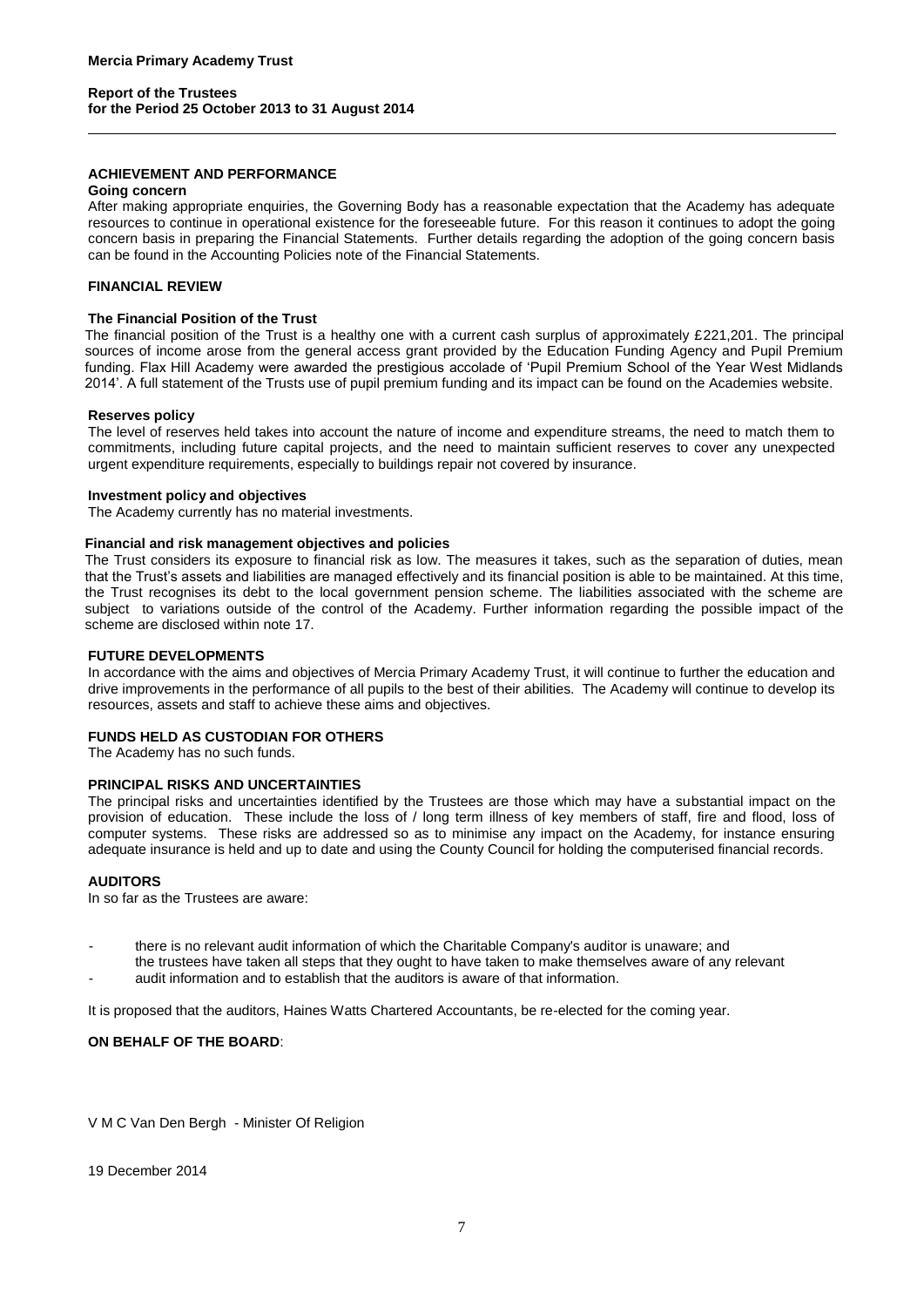# **Governance Statement for the Period 25 October 2013 to 31 August 2014**

### **Scope of Responsibility**

As trustees, we acknowledge we have overall responsibility for ensuring that Mercia Primary Academy Trust has an effective and appropriate system of control, financial and otherwise. However such a system is designed to manage rather than eliminate the risk of failure to achieve business objectives, and can provide only reasonable and not absolute assurance against material misstatement of loss.

The board of the trustees has delegated the day-to-day responsibility to the Principal, as accounting officer, for ensuring financial controls conform with the requirements of both propriety and good financial management and in accordance with the requirements and responsibilities assigned to it in the funding agreement between Mercia Primary Academy Trust and the Secretary of State for Education. They are also responsible for reporting to the board of trustees any material weaknesses or breakdowns in internal control.

### **Governance**

The information on governance included here supplements that described in the Report of the Trustees and in the Statement of Trustees Responsibilities. The board of trustees has formally met 1 time during the period. Attendance during the period at meetings of the board of trustees was as follows:

| <b>Directors</b>               | <b>Meetings attended</b> | Out of a possible |
|--------------------------------|--------------------------|-------------------|
| Rev. VMC Van Den Bergh (Chair) |                          |                   |
| RJ Lane                        |                          |                   |
| Mrs LM Colclough               |                          |                   |

The Joint Governing Body have met formally once during the period. Attendance as follows:

| <b>Trustees</b>             | <b>Meetings attended</b> | Out of a possible |
|-----------------------------|--------------------------|-------------------|
| W Pell-Walpole (FH) (Chair) |                          |                   |
| Mrs M Couchman (LH) (Chair) |                          |                   |
| RJ Lane (Headteacher)       |                          |                   |
| Mrs V Lawson (FH)           |                          |                   |
| Mrs J Meah<br>(FH)          |                          |                   |
| Mrs S Boden (FH)            |                          |                   |
| Mrs D Golder (FH)           |                          |                   |
| Mrs N Archer (FH)           |                          |                   |
| Mrs C Keast<br>(FH)         |                          |                   |
| T Soult (FH)                |                          |                   |
| M Hambly (FH)               |                          |                   |
| Mrs L M Colclough (FH)      |                          |                   |
| Mrs L Moore (LH)            |                          |                   |
| Mrs M Booth (LH)            |                          |                   |
| Mrs M Pitt (LH)             |                          |                   |
| Mrs R Hyland (LH)           |                          |                   |
| R Kingstone (LH)            |                          |                   |
| Rev. VMC Van den Bergh (LH) |                          |                   |
| Mrs J Shepherd (LH)         |                          |                   |

The Lark Hall Governing Body has met once during the period. Attendance as follows:

| <b>Trustees</b>       | <b>Meetings attended</b> | Out of a possible |
|-----------------------|--------------------------|-------------------|
| Mrs M Couchman        |                          |                   |
| Mrs M Booth           |                          |                   |
| Mrs R Hyland          |                          |                   |
| Mrs L Moore           |                          |                   |
| RJ Lane               |                          |                   |
| R Kingstone           |                          |                   |
| Mrs J Shepherd        |                          |                   |
| Rev. VMCVan Den Bergh |                          |                   |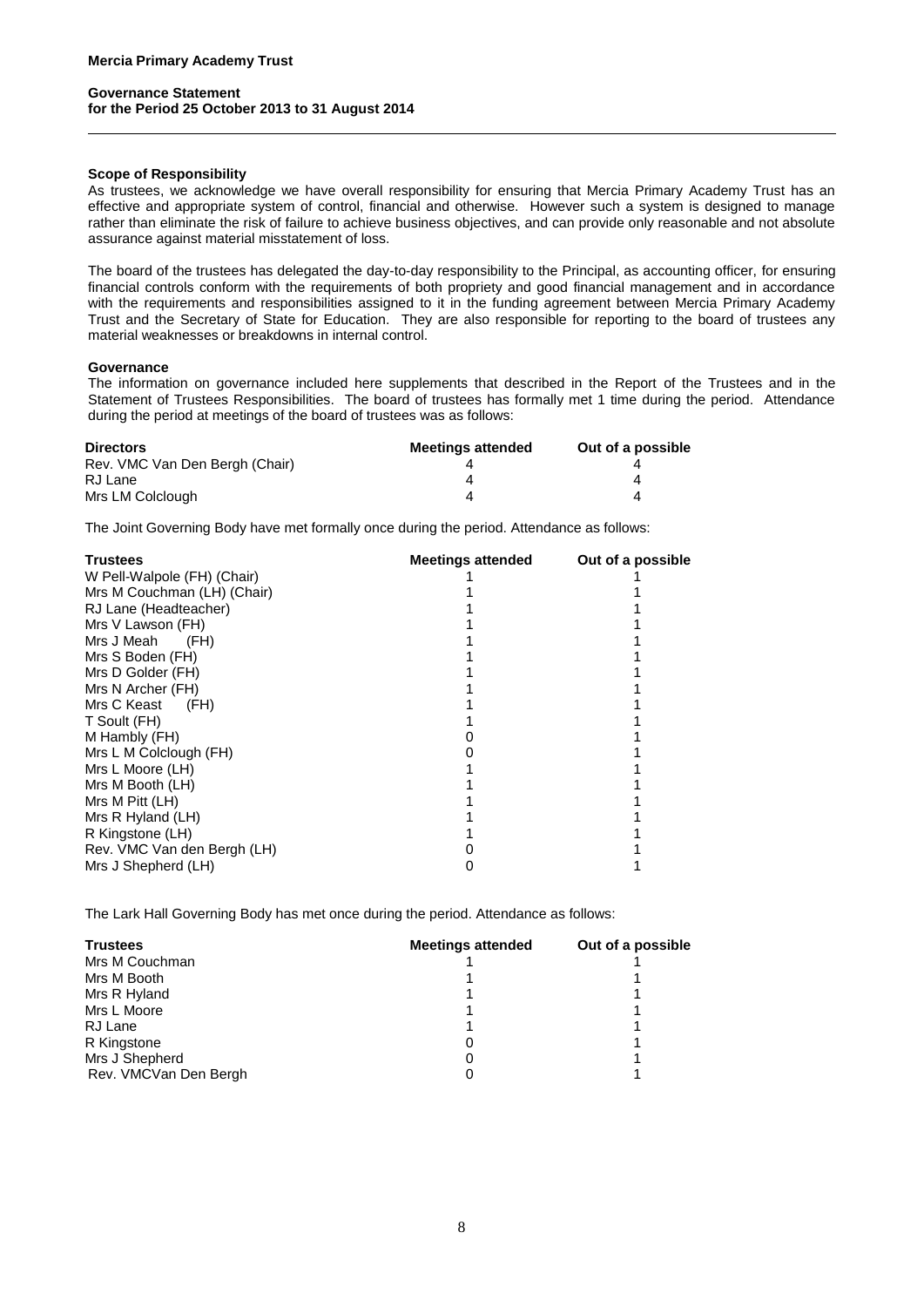The Lark Hall Finance Committee has met twice during the period. Attendance as follows:

| <b>Trustee</b>         | <b>Meetings attended</b> | Out of a possible |  |
|------------------------|--------------------------|-------------------|--|
| Mrs M Couchman (Chair) |                          | 2                 |  |
| Mrs L Moore            |                          | 2                 |  |
| Rev. VMC Van Den Bergh |                          | 2                 |  |
| Mrs M Booth (Staff)    |                          | 2                 |  |
| Mrs R Hyland (Staff)   |                          | 2                 |  |
| Mrs M Pitt (Staff)     |                          | 2                 |  |
| R Kingstone            | $\mathbf{0}$             | $\overline{2}$    |  |
| RJ Lane                |                          | $\mathfrak{D}$    |  |

The Flax Hill Finance Committee has met twice during the period. Attendance as follows:

| <b>Trustee</b>         | <b>Meetings attended</b> | Out of a possible |  |
|------------------------|--------------------------|-------------------|--|
| W Pell-Walpole (Chair) | 2                        | 2                 |  |
| M Hambly               |                          | 2                 |  |
| Mrs C Keast            |                          | 2                 |  |
| Mrs D Golding          |                          | $\overline{2}$    |  |
| Mrs J Meah (Staff)     |                          | 2                 |  |
| Mrs V Lawson (Staff)   |                          | 2                 |  |
| Mrs S Boden (Staff)    | 2                        | 2                 |  |
| RJ Lane                |                          | $\overline{2}$    |  |

### **The Purpose of the System of Internal Control**

The system of internal control is designed to manage risk to a reasonable level rather than to eliminate all risk of failure to achieve policies, aims and objectives. It can therefore only provide reasonable and not absolute assurance of effectiveness. The system of internal control is based on an on-going process designed to identify and prioritise the risks to the achievement of charitable company policies, aims and objectives, to evaluate the likelihood of those risks being realised and the impact should they be realised, and to manage them efficiently, effectively and economically. The system of internal control has been in place in Mercia Primary Academy Trust for the period 25 October 2013 to 31 August 2014 and up to the date of approval of the annual report and financial statements.

### **Capacity to Handle Risk**

The board of trustees has reviewed the key risks to which the charitable company is exposed together with the operating, financial and compliance controls that have been implemented to mitigate those risks. The board of trustees is of the view that there is a formal on-going process for identifying, evaluating and managing the charitable company's significant risks that has been in place for the period 25 October 2013 to 31 August 2014 and up to the date of approval of the annual report and financial statements. This process is regularly reviewed by the board of trustees.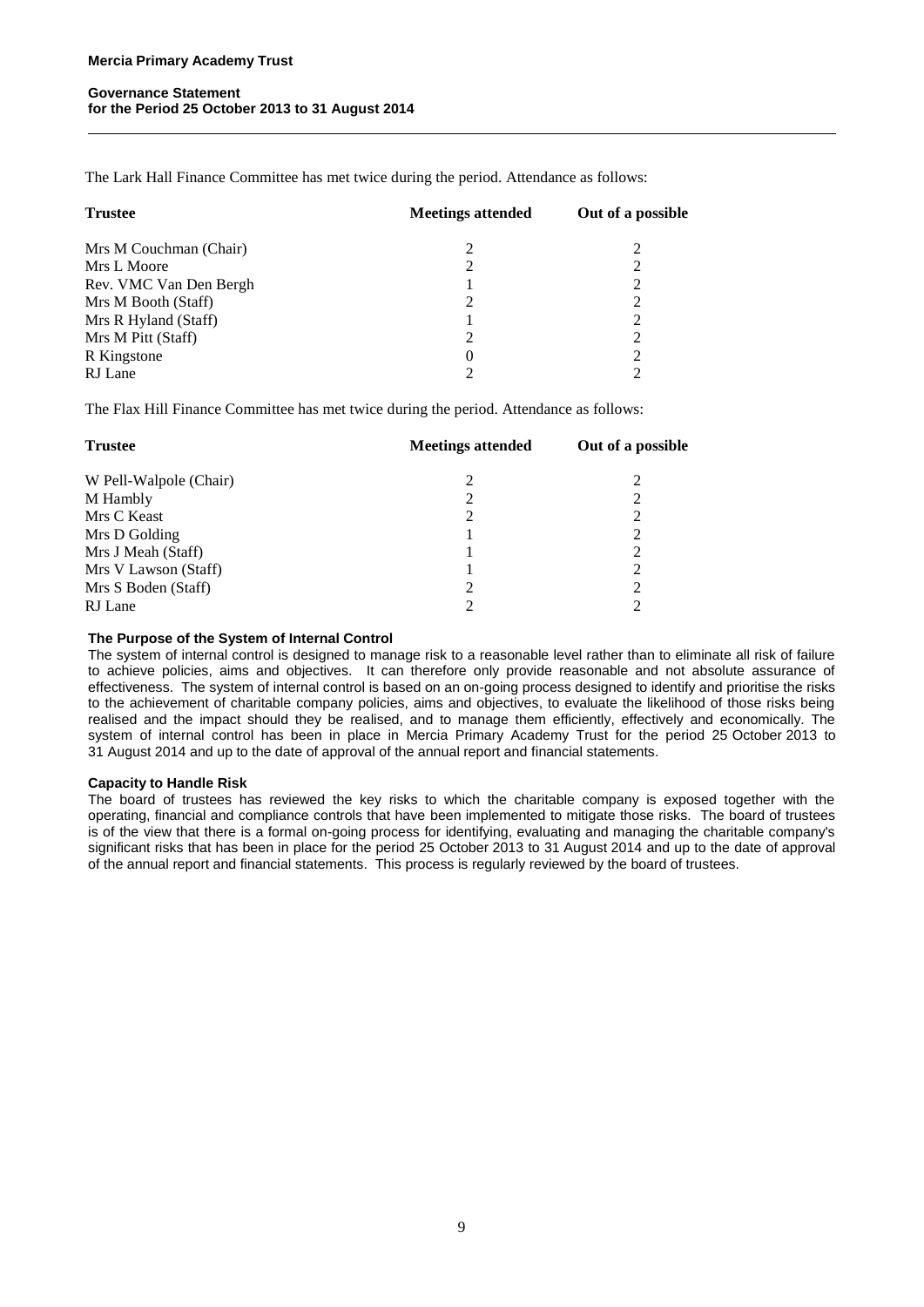# **Governance Statement for the Period 25 October 2013 to 31 August 2014**

### **The Risk and Control Framework**

The academy trust's system of internal financial control is based on a framework of regular management information and administrative procedures including the segregation of duties and a system of delegation and accountability. In particular, it includes:

- comprehensive budgeting and monitoring systems with an annual budget and periodic financial reports which are reviewed and agreed by the governing body;
- regular reviews by the Finance Committee of reports which indicate financial performance against forecasts and of major purchase plans, capital works and expenditure programmes;
- setting targets to measure financial and other performance;
- clearly defined purchasing (asset purchase or capital investment) guidelines;
- delegation of authority and segregation of duties;
- identification and management of risks.

### **The Risk and Control Framework**

The governing body has considered the need for a specific internal audit function and has appointed Staffordshire County Council Internal Audit Services as an independent internal auditor, and to appoint Mr R J Lane, as Responsible Officer ('RO'). The auditors role includes giving advice on financial matters and performing a range of checks on the academy trust's financial systems. On a termly basis, the auditor and RO report to the governing body in the operation of the systems of control and on the discharge of the governing body's financial responsibilities.

All recommendations have been investigated and where necessary procedures amended or an Action Plan implemented for future development.

### **Review of Effectiveness**

As Accounting Officer, the Principal has responsibility for reviewing the effectiveness of the system of internal control. During the year in question the review has been informed by:

- the work of the Independent Internal Auditor;
- the work of the Responsible Officer;
- the work of the external auditor;
- the financial management and governance self-assessment process;
- the work of the executive managers within the academy trust who have responsibility for the development and maintenance of the internal control framework.

The Accounting Officer has been advised of the implications of the result of their review of the system of internal control by the Finance Committee and a plan to address weaknesses and ensure continuous improvement of the system is in place.

Approved by order of the members of the board of trustees on19 December 2014 and signed on its behalf by:

V M C Van Den Bergh - Minister Of Religion

Richard Lane - Accounting Officer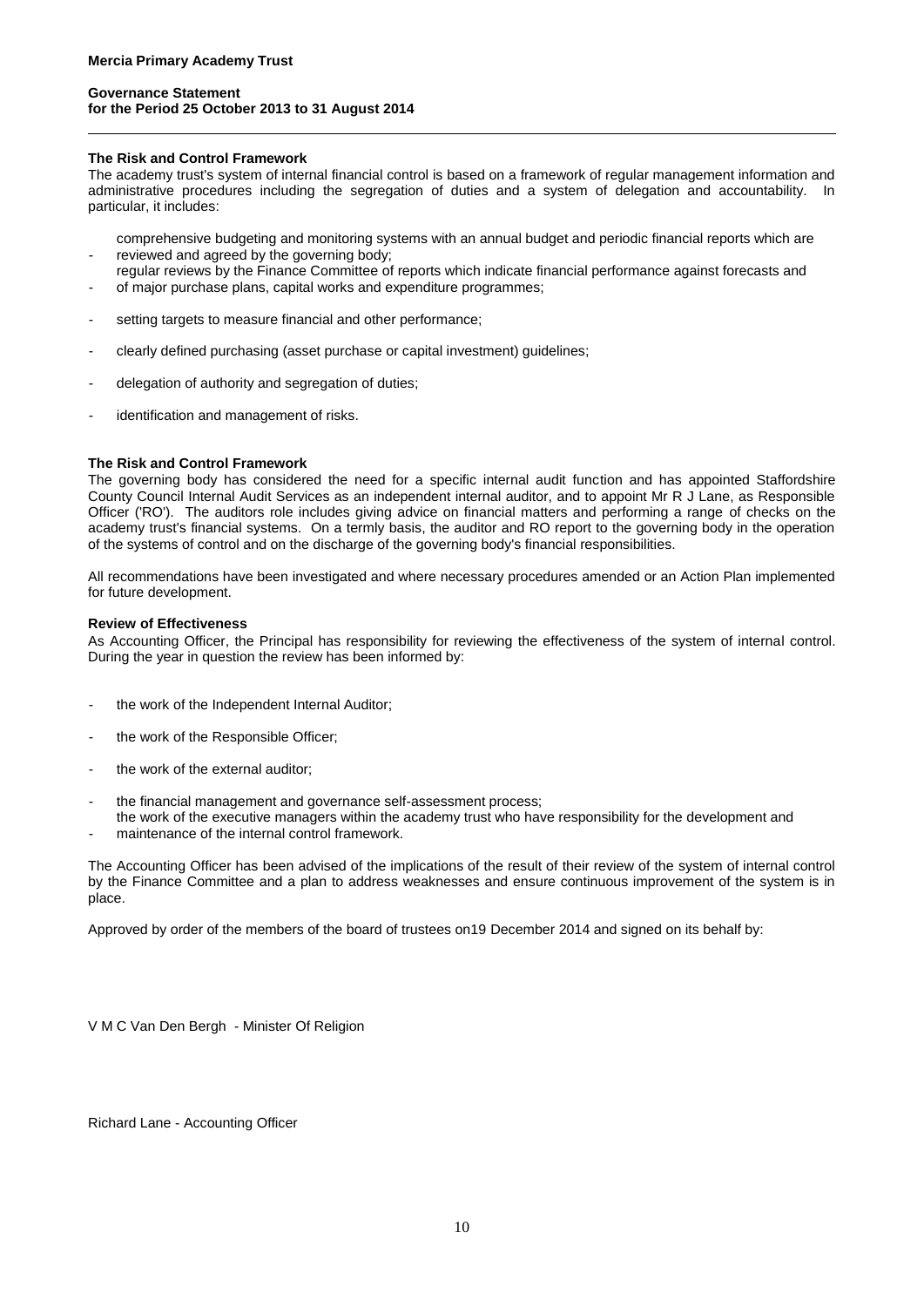### **Statement on Regularity, Propriety and Compliance for the Period 25 October 2013 to 31 August 2014**

As accounting officer of Mercia Primary Academy Trust I have considered my responsibility to notify the charitable company board of trustees and the Education Funding Agency of material irregularity, impropriety and non-compliance with EFA terms and conditions of funding, under the funding agreement in place between the charitable company and the Secretary of State. As part of my consideration I have had due regard to the requirements of the Academies Financial Handbook.

I confirm that I and the charitable company board of trustees are able to identify any material irregular or improper use of funds by the charitable company, or material non-compliance with the terms and conditions of funding under the charitable company's funding agreement and the Academies Financial Handbook.

I confirm that no instances of material irregularity, impropriety or funding non-compliance have been discovered to date.

Richard Lane - Accounting Officer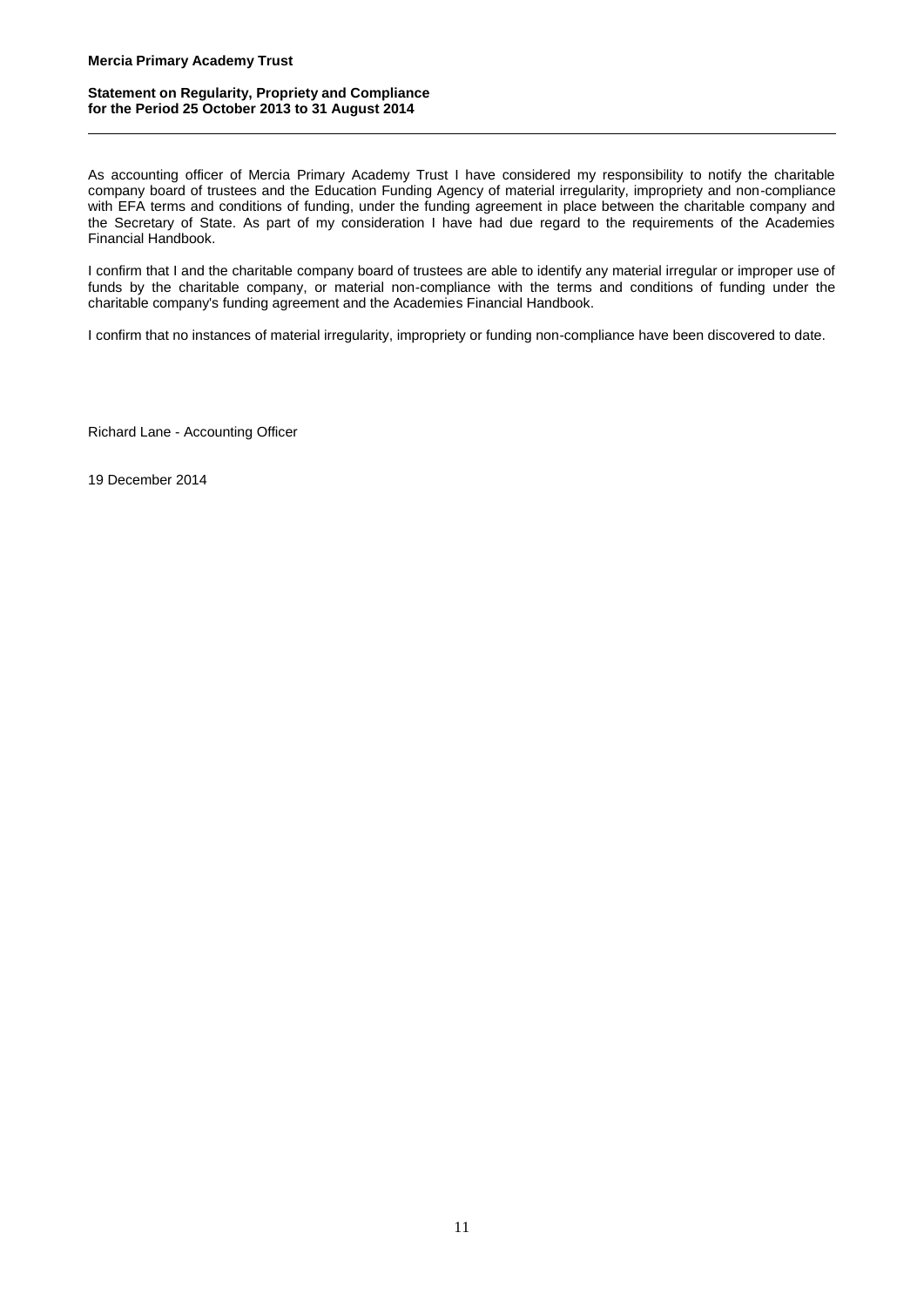### **Statement of Trustees Responsibilities for the Period 25 October 2013 to 31 August 2014**

The trustees (who act as governors of Mercia Primary Academy Trust and are also the directors of the charitable company for the purposes of company law) are responsible for preparing the Report of the Trustees and the financial statements in accordance with the Annual Accounts Direction issued by the Education Funding Agency, United Kingdom Accounting Standards (United Kingdom Generally Accepted Accounting Practice) and applicable law and regulations.

Company law requires the trustees to prepare financial statements for each financial year. Under company law the trustees must not approve the financial statements unless they are satisfied that they give a true and fair view of the state of affairs of the charitable company and of the incoming resources and application of resources, including the income and expenditure, of the charitable company for that period. In preparing those financial statements, the trustees are required to

- select suitable accounting policies and then apply them consistently;
- observe the methods and principles in the Charity SORP;
- make judgements and estimates that are reasonable and prudent;
- state whether applicable accounting standards have been followed, subject to any material departures disclosed and explained in the financial statements;
- prepare the financial statements on the going concern basis unless it is inappropriate to presume that the charitable company will continue in business.

The trustees are responsible for keeping adequate accounting records that are sufficient to show and explain the charitable company's transactions and disclose with reasonable accuracy at any time the financial position of the charitable company and to enable them to ensure that the financial statements comply with the Companies Act 2006. They are also responsible for safeguarding the assets of the charitable company and hence for taking reasonable steps for the prevention and detection of fraud and other irregularities.

The trustees are responsible for ensuring that in its conduct and operation the charitable company applies financial and other controls, which conform with the requirements both of propriety and of good financial management. They are also responsible for ensuring grants received from the EFA/DfE have been applied for the purposes intended.

In so far as the trustees are aware:

- there is no relevant audit information of which the charitable company's auditors are unaware; and
- the trustees have taken all steps that they ought to have taken to make themselves aware of any relevant audit information and to establish that the auditors are aware of that information.

### **ON BEHALF OF THE BOARD**:

V M C Van Den Bergh - Minister Of Religion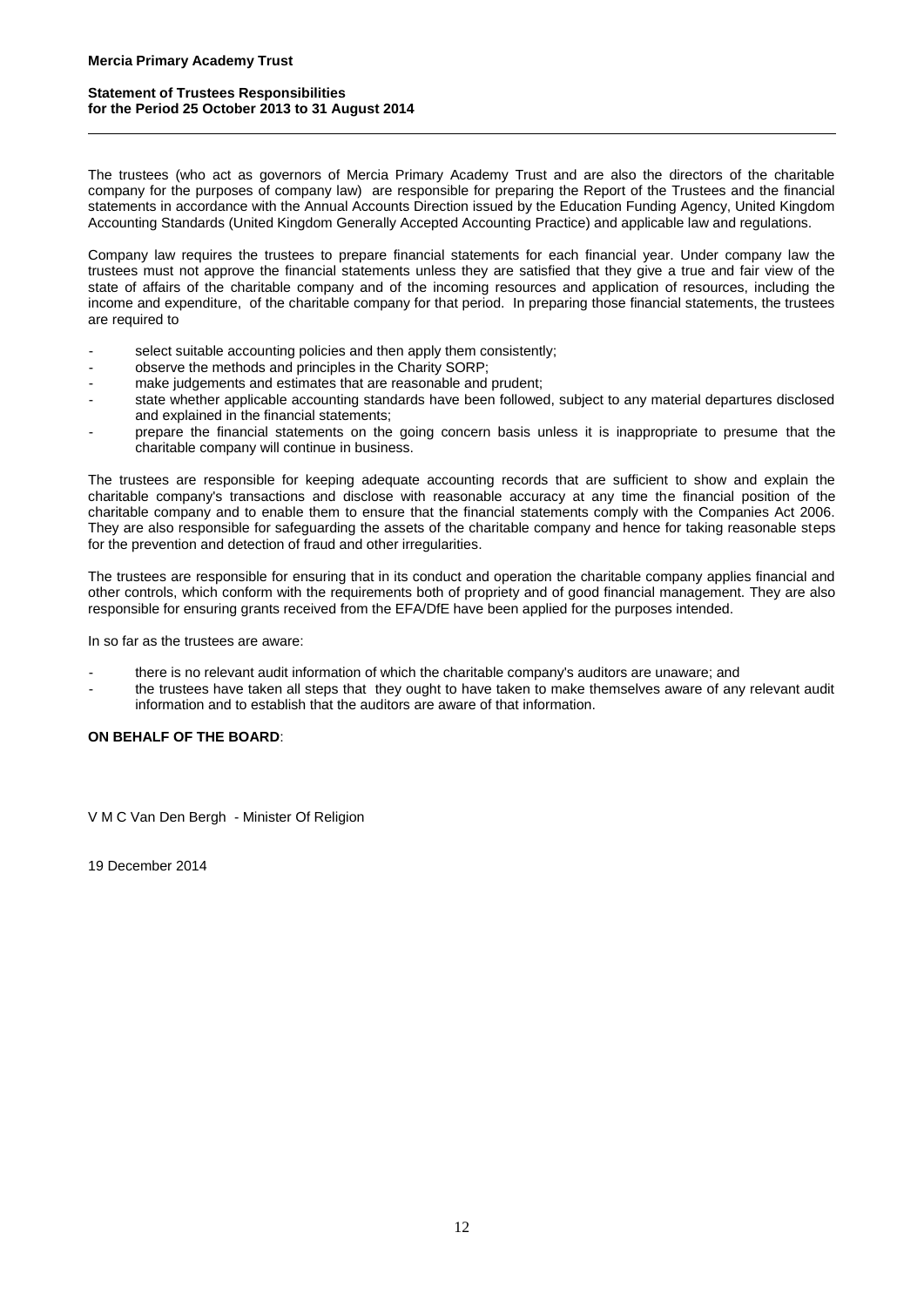We have audited the financial statements of Mercia Primary Academy Trust for the period ended 31 August 2014 on pages eleven to twenty five. The financial reporting framework that has been applied in their preparation is applicable law, United Kingdom Accounting Standards (United Kingdom Generally Accepted Accounting Practice) and the Accounts Direction 2013 issued by the Education Funding Agency (EFA).

This report is made solely to the charitable company's members, as a body, in accordance with Chapter 3 of Part 16 of the Companies Act 2006. Our audit work has been undertaken so that we might state to the charitable company's members those matters we are required to state to them in an auditors' report and for no other purpose. To the fullest extent permitted by law, we do not accept or assume responsibility to anyone other than the charitable company and the charitable company's members as a body, for our audit work, for this report, or for the opinions we have formed.

#### **Respective responsibilities of trustees and auditors**

As explained more fully in the Statement of Trustees Responsibilities set out on page eight, the trustees (who are also the directors of the charitable company for the purposes of company law) are responsible for the preparation of the financial statements and for being satisfied that they give a true and fair view.

Our responsibility is to audit and express an opinion on the financial statements in accordance with applicable law and International Standards on Auditing (UK and Ireland). Those standards require us to comply with the Auditing Practices Board's Ethical Standards for Auditors.

### **Scope of the audit of the financial statements**

An audit involves obtaining evidence about the amounts and disclosures in the financial statements sufficient to give reasonable assurance that the financial statements are free from material misstatement, whether caused by fraud or error. This includes an assessment of: whether the accounting policies are appropriate to the charitable company's circumstances and have been consistently applied and adequately disclosed; the reasonableness of significant accounting estimates made by the trustees; and the overall presentation of the financial statements. In addition, we read all the financial and non-financial information in the Strategic Report and the Report of the Trustees to identify material inconsistencies with the audited financial statements and to identify any information that is apparently materially incorrect based on, or materially inconsistent with, the knowledge acquired by us in the course of performing the audit. If we become aware of any apparent material misstatements or inconsistencies we consider the implications for our report.

### **Opinion on financial statements**

In our opinion the financial statements:

- give a true and fair view of the state of the charitable company's affairs as at 31 August 2014 and of its incoming resources and application of resources, including its income and expenditure, for the period then ended;
- have been properly prepared in accordance with United Kingdom Generally Accepted Accounting Practice;
- have been prepared in accordance with the requirements of the Companies Act 2006; and
- have been prepared in accordance with the Academies Accounts Direction 2013 issued by the EFA.

### **Opinion on other matter prescribed by the Companies Act 2006**

In our opinion the information given in the Strategic Report and Report of the Trustees for the financial year for which the financial statements are prepared is consistent with the financial statements.

### **Matters on which we are required to report by exception**

We have nothing to report in respect of the following matters where the Companies Act 2006 requires us to report to you if, in our opinion:

- adequate accounting records have not been kept or returns adequate for our audit have not been received from branches not visited by us; or
- the financial statements are not in agreement with the accounting records and returns; or
- certain disclosures of trustees' remuneration specified by law are not made; or
- we have not received all the information and explanations we require for our audit.

Darren Barlow FCCA Haines Watts Haines Watts Sterling House 97 Lichfield Street **Tamworth Staffordshire** B79 7QF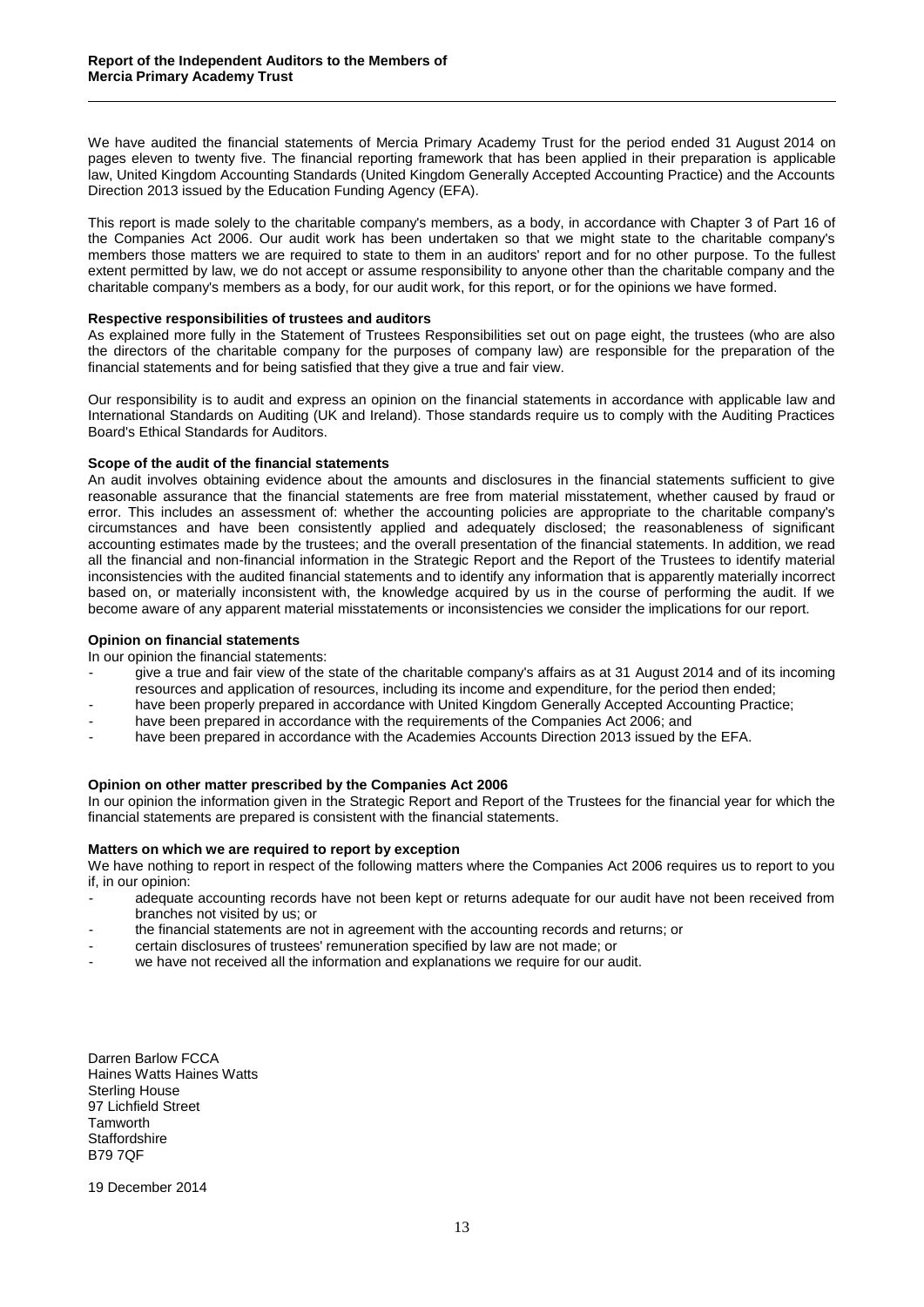In accordance with the terms of our engagement and further to the requirements of the Education Funding Agency (EFA), as included in the Academies Accounts Direction 2013, we have carried out an engagement to obtain limited assurance about whether the expenditure disbursed and income received by Mercia Primary Academy Trust during the period 25 October 2013 to 31 August 2014 have been applied to the purposes identified by Parliament and the financial transactions conform to the authorities which govern them.

This report is made solely to Mercia Primary Academy Trust and the EFA in accordance with the terms of our engagement letter. Our work has been undertaken so that we might state to Mercia Primary Academy Trust and those matters we are required to state in a report and for no other purpose. To the fullest extent permitted by law, we do not accept or assume responsibility to anyone other than Mercia Primary Academy Trust and the EFA, for our work, for this report, or for the conclusion we have formed.

### **Respective responsibilities of Mercia Primary Academy Trust's accounting officer and the reporting auditor**

The accounting officer is responsible, under the requirements of Mercia Primary Academy Trust's funding agreement with the Secretary of State for Education and the Academies Financial Handbook, extant from 1 September 2012, for ensuring that expenditure disbursed and income received is applied for the purposes intended by Parliament and the financial transactions conform to the authorities which govern them.

Our responsibilities for this engagement are established in the United Kingdom by our profession's ethical guidance and are to obtain limited assurance and report in accordance with our engagement letter and the requirements of the Academies Accounts direction 2013. We report to you whether anything has come to our attention in carrying out our work which suggests that in all material respects, expenditure disbursed and income received during the period 25 October 2013 to 31 August 2014 have not been applied to purposes intended by Parliament or that the financial transactions do not conform to the authorities which govern them.

### **Approach**

We conducted our engagement in accordance with the Academies: Accounts Direction 2013 issued by the EFA. We performed a limited assurance engagement as defined in our engagement letter.

The objective of a limited assurance engagement is to perform such procedures as to obtain information and explanations in order to provide us with sufficient appropriate evidence to express a negative conclusion on regularity.

A limited assurance engagement is more limited in scope than a reasonable assurance engagement and consequently does not enable us to obtain assurance that we would become aware of all significant matter that might be identified in a reasonable assurance engagement. Accordingly, we do not express a positive opinion.

Our engagement includes examination, on a test basis, of evidence relevant to the regularityand propriety of the charitable company's income and expenditure.

### **Conclusion**

In the course of our work, nothing has come to our attention which suggests that in all material respects the expenditure disbursed and income received during the period 25 October 2013 to 31 August 2014 has not been applied to purposes intended by Parliament and the financial transactions do not conform to the authorities which govern them.

Darren Barlow FCCA Haines Watts Haines Watts Sterling House 97 Lichfield Street **Tamworth Staffordshire** B79 7QF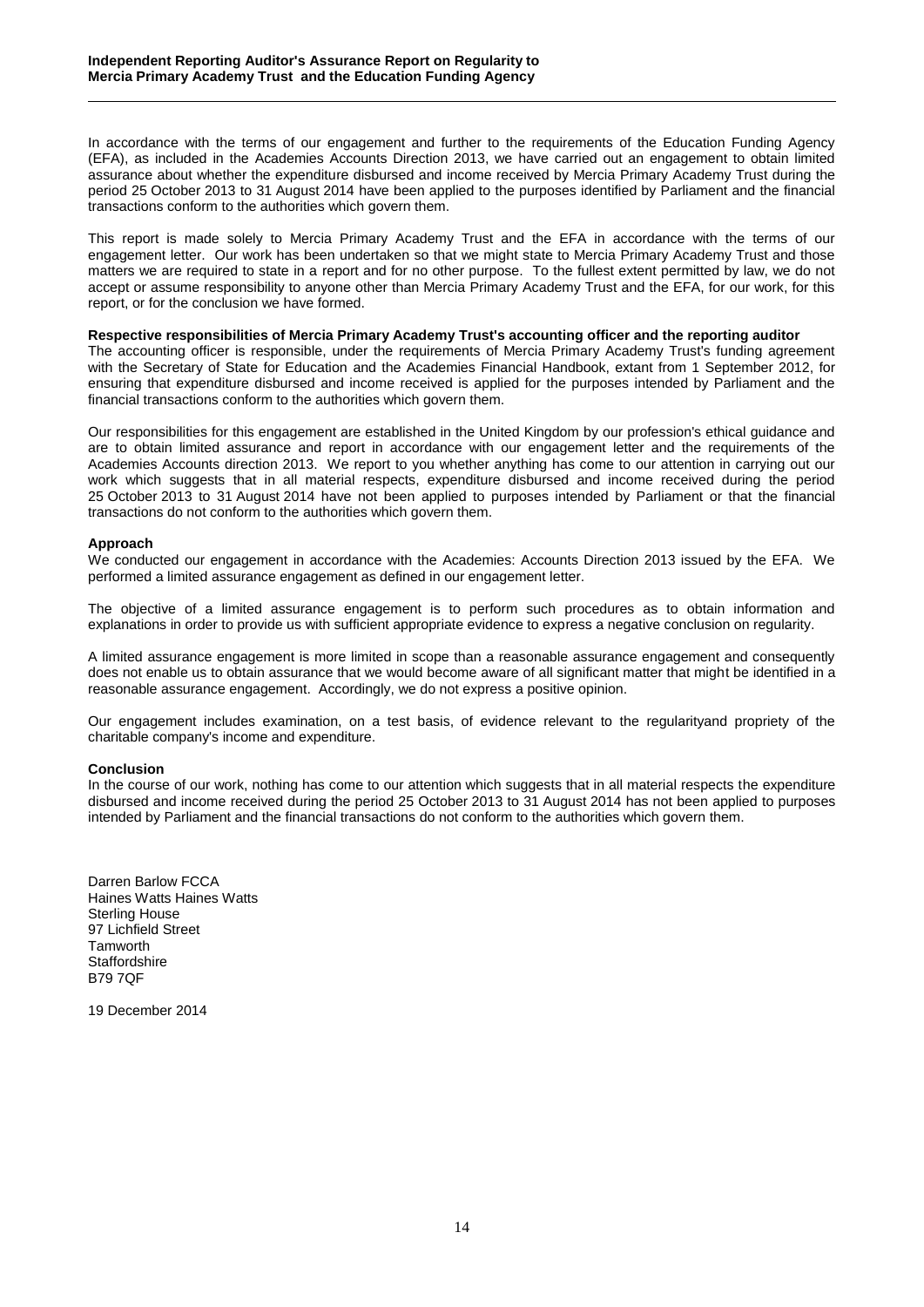## **Statement of Financial Activities for the Period 25 October 2013 to 31 August 2014**

|                                                                                               | Not<br>es      | Unrestricted<br>funds<br>£ | Restricted<br>funds<br>£ | Restricted<br><b>Fixed Asset</b><br>Fund<br>£ | Total funds<br>£ |
|-----------------------------------------------------------------------------------------------|----------------|----------------------------|--------------------------|-----------------------------------------------|------------------|
| <b>INCOMING RESOURCES</b>                                                                     |                |                            |                          |                                               |                  |
| Incoming resources from generated funds<br>Voluntary income                                   | $\overline{2}$ | 8,063                      | 10,000                   |                                               | 18,063           |
| Voluntary income - Transfer from Local Authority                                              |                |                            |                          |                                               |                  |
| on conversion                                                                                 | 19             | 146,924                    |                          | 2,148,900                                     | 2,295,824        |
| Activities for generating funds                                                               | 3              | 6,305                      | 1,584                    |                                               | 7,889            |
| Investment income<br>Incoming resources from charitable activities                            | 4              | 143                        |                          |                                               | 143              |
| Academy's educational operations                                                              | 5              |                            | 991,286                  |                                               | 991,286          |
|                                                                                               |                |                            |                          |                                               |                  |
| <b>Total incoming resources</b>                                                               |                | 161,435                    | 1,002,870                | 2,148,900                                     | 3,313,205        |
| <b>RESOURCES EXPENDED</b><br><b>Charitable activities</b><br>Academy's educational operations | 7              | 5,898                      | 937,451                  | 23,410                                        | 966,759          |
| <b>Governance costs</b>                                                                       | 8              |                            | 9,105                    |                                               | 9,105            |
|                                                                                               |                |                            |                          |                                               |                  |
| <b>Total resources expended</b>                                                               | 6              | 5,898                      | 946,556                  | 23,410                                        | 975,864          |
| <b>NET INCOMING RESOURCES BEFORE</b><br><b>TRANSFERS</b>                                      |                | 155,537                    | 56,314                   | 2,125,490                                     | 2,337,341        |
| Gross transfers between funds                                                                 | 16             | 319                        | (21, 180)                | 20,861                                        |                  |
| Net incoming/(outgoing) resources before<br>other recognised gains and losses                 |                | 155,856                    | 35,134                   | 2,146,351                                     | 2,337,341        |
| Other recognised gains/losses<br>Actuarial gains/losses on defined benefit                    |                |                            |                          |                                               |                  |
| schemes                                                                                       |                |                            | (584,000)                |                                               | (584,000)        |
| Net movement in funds                                                                         |                | 155,856                    | (548, 866)               | 2,146,351                                     | 1,753,341        |
| <b>TOTAL FUNDS CARRIED FORWARD</b>                                                            |                | 155,856                    | (548,866)                | 2,146,351                                     | 1,753,341        |

All of the Mercia Primary Academy Trust's activities derive from acquisitions in the current period.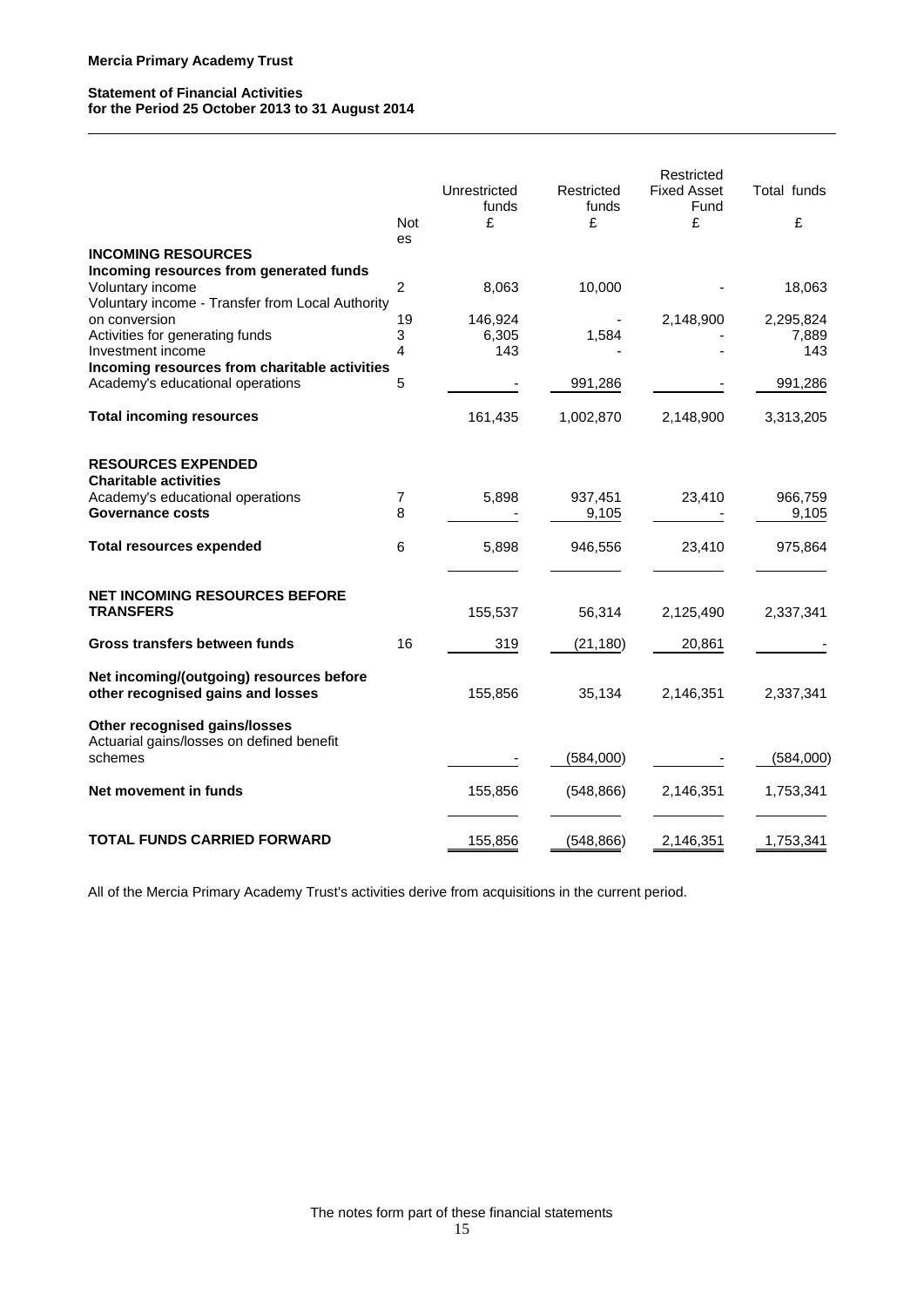### **Balance Sheet At 31 August 2014**

|                                                                                                                                              | <b>Not</b><br>es | Unrestricted<br>funds<br>£ | Restricted<br>funds<br>£ | Restricted<br><b>Fixed Asset</b><br>Fund<br>£ | Total funds<br>£                                   |
|----------------------------------------------------------------------------------------------------------------------------------------------|------------------|----------------------------|--------------------------|-----------------------------------------------|----------------------------------------------------|
| <b>FIXED ASSETS</b><br>Tangible assets                                                                                                       | 12               |                            |                          | 2,146,351                                     | 2,146,351                                          |
| <b>CURRENT ASSETS</b><br><b>Debtors</b><br>Cash at bank and in hand                                                                          | 13               | 239<br>178,516             | 79,119<br>42,685         |                                               | 79,358<br>221,201                                  |
|                                                                                                                                              |                  | 178,755                    | 121,804                  |                                               | 300,559                                            |
| <b>CREDITORS</b><br>Amounts falling due within one year                                                                                      | 14               | (22, 898)                  | (86, 671)                |                                               | (109, 569)                                         |
| <b>NET CURRENT ASSETS</b>                                                                                                                    |                  | 155,857                    | 35,133                   |                                               | 190,990                                            |
| TOTAL ASSETS LESS CURRENT LIABILITIES                                                                                                        |                  | 155,857                    | 35,133                   | 2,146,351                                     | 2,337,341                                          |
| <b>PENSION LIABILITY</b>                                                                                                                     | 17               |                            | (584,000)                |                                               | (584,000)                                          |
| <b>NET ASSETS</b>                                                                                                                            |                  | 155,857                    | (548, 867)               | 2,146,351                                     | 1,753,341                                          |
| <b>FUNDS</b><br>Unrestricted funds<br><b>Restricted funds:</b>                                                                               | 16               |                            |                          |                                               | 155,857                                            |
| General Annual Grant (GAG)<br><b>Other Government Grants</b><br><b>Restricted Fixed Asset Fund</b><br><b>Capital Grant</b><br>Pension scheme |                  |                            |                          |                                               | 27,559<br>5,275<br>2,146,351<br>2,299<br>(584,000) |
|                                                                                                                                              |                  |                            |                          |                                               | 1,597,484                                          |
| <b>TOTAL FUNDS</b>                                                                                                                           |                  |                            |                          |                                               | 1,753,341                                          |

The financial statements were approved by the Board of Trustees on 19 December 2014 and were signed on its behalf by:

R J Lane -Chief Executive Officer

V M C Van Den Bergh -Minister Of Religion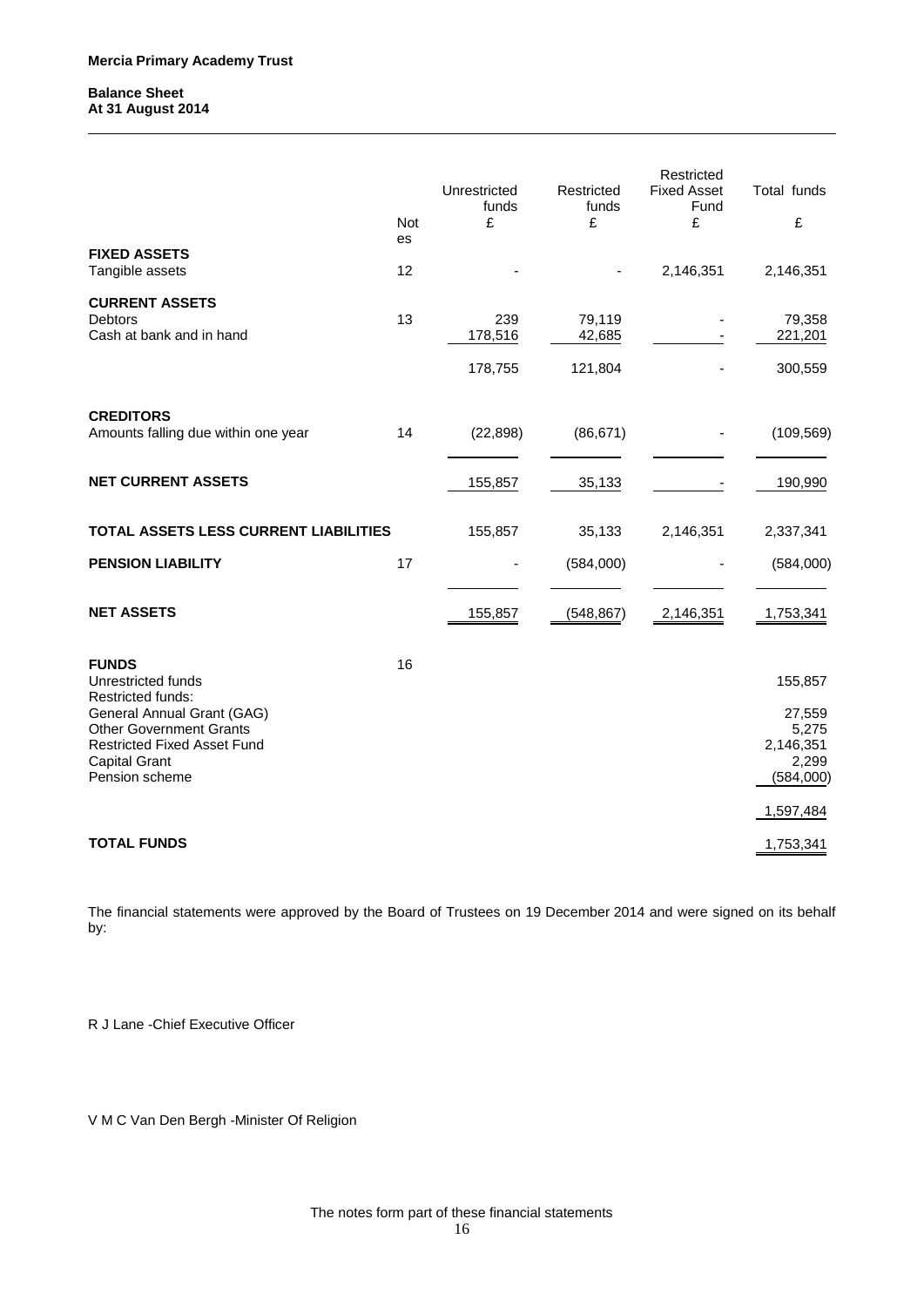# **Mercia Primary Academy Trust**

# **Cash Flow Statement for the Period 25 October 2013 to 31 August 2014**

| Net cash inflow from operating activities       | <b>Notes</b> | £<br>94,995 |
|-------------------------------------------------|--------------|-------------|
| Cash transferred on conversion to an academy    | 19           | 146,924     |
| Returns on investments and servicing of finance | -2           | 143         |
| Capital expenditure and financial investment    | 2            | (20, 861)   |
| Increase in cash in the period                  |              | 221,201     |

| Reconciliation of net cash flow to movement in<br>net debt   | 3 |         |
|--------------------------------------------------------------|---|---------|
| Increase in cash in the period                               |   | 221,201 |
| Change in net debt resulting from cash flows                 |   | 221,201 |
| Movement in net debt in the period<br>Net debt at 25 October |   | 221,201 |
| Net debt at 31 August                                        |   | 221,201 |

All of the cash flows are derived from acquisitions in the current period.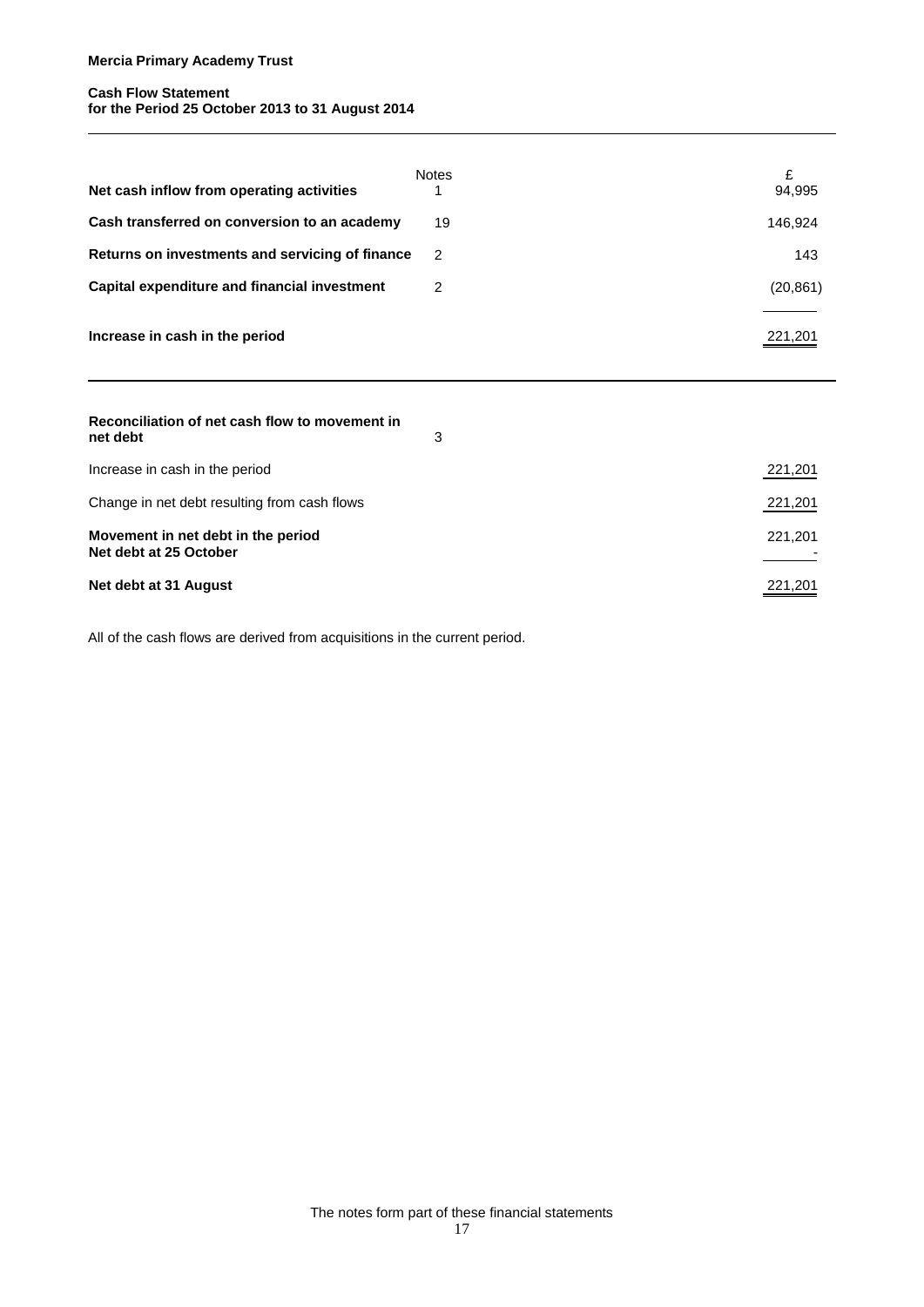### **Notes to the Cash Flow Statement for the Period 25 October 2013 to 31 August 2014**

### **1. RECONCILIATION OF NET INCOMING RESOURCES TO NET CASH INFLOW FROM OPERATING ACTIVITIES**

| Net incoming resources                      | 2,337,341     |
|---------------------------------------------|---------------|
| Depreciation charges                        | 23.410        |
| Transfer from Local Authority on conversion | (2, 295, 824) |
| Interest received                           | (143)         |
| Increase in debtors                         | (79, 358)     |
| Increase in creditors                       | 109,569       |
| Net cash inflow from operating activities   | 94,995        |

# **2. ANALYSIS OF CASH FLOWS FOR HEADINGS NETTED IN THE CASH FLOW STATEMENT**

| Returns on investments and servicing of finance                     | £         |
|---------------------------------------------------------------------|-----------|
| Interest received                                                   | 143       |
| Net cash inflow for returns on investments and servicing of finance | 143       |
| Capital expenditure and financial investment                        |           |
| Purchase of tangible fixed assets                                   | (20, 861) |
| Net cash outflow for capital expenditure and financial investment   | (20,861)  |

# **3. ANALYSIS OF CHANGES IN NET DEBT**

|                                       | At 25.10.13<br>£         | Cash flow | At 31.8.14 |
|---------------------------------------|--------------------------|-----------|------------|
| Net cash:<br>Cash at bank and in hand | $\overline{\phantom{a}}$ | 221.201   | 221,201    |
| Total                                 | ۰                        | 221,201   | 221,201    |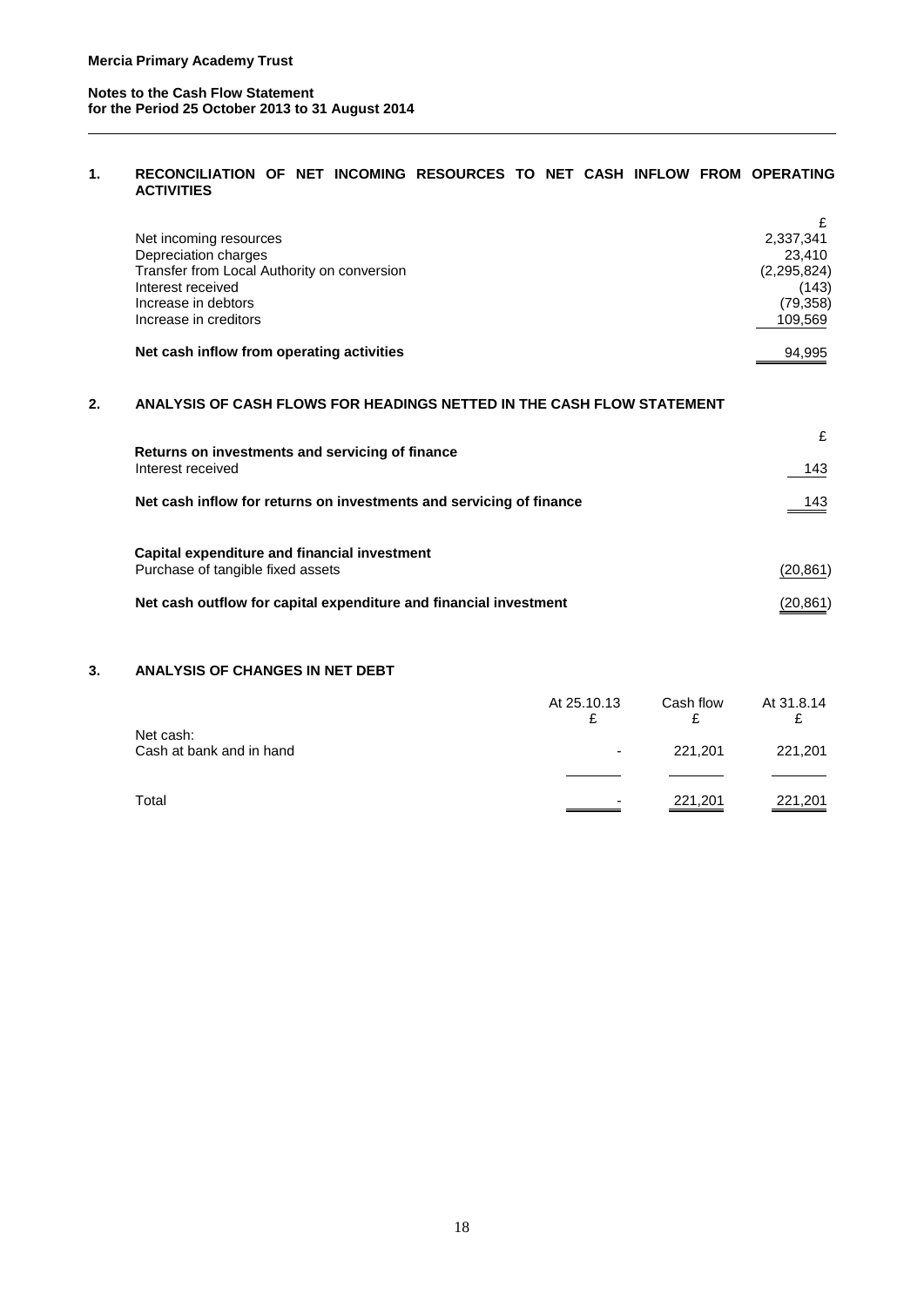### **1. ACCOUNTING POLICIES**

### **Basis of preparing the financial statements**

The financial statements have been prepared under the historical cost convention in accordance with applicable United Kingdom Accounting Standards, the Charity Commission 'Statement of Recommended Practice: Accounting and Reporting by Charities' ('SORP 2005'), the Academies Accounts Direction issued by the Education Funding Agency (EFA) and the Companies Act 2006. A summary of the principal accounting policies, which have been applied consistently, except where noted, is set out below.

#### **Accounting convention**

The financial statements have been prepared under the historical cost convention, as modified by the revaluation of certain assets and in accordance with applicable accounting standards the Companies Act 2006 , the requirements of the Statement of Recommended Practice Accounting and Reporting by Charities and the Academies Accounts Directions issued by the EFA.

#### **Going concern**

The governors assess whether the use of going concern is appropriate i.e. whether there are any material uncertainties related to events or conditions that may cast significant doubt on the ability of the company to continue as a going concern. The governors make this assessment in respect of a period of one year from the date of approval of the financial statements.

#### **Incoming resources**

All incoming resources are included on the Statement of Financial Activities when the Academycharity is legally entitled to the income and the amount can be quantified with reasonable accuracy.

#### **Grants receivable**

Grants are included in the Statement of Financial Activities on a receivable basis. The balance of income received for specific purposes but not expended during the period is shown in the relevant funds on the balance sheet. Where income is received in advance of entitlement of receipt its recognition is deferred and included in creditors as deferred income. Where entitlement occurs before income is received, the income is accrued.

#### **Sponsorship income**

Sponsorship income provided to the Academy which amounts to a donation is recognised in the Statement of Financial Activities in the period in which it is receivable, where there is certainty of receipt.

### **Donations**

Donations are recognised on a receivable basis where there is a certainty of receipt and the amount can be reliably measured.

### **Other income**

Other income, including hire of facilities, is recognised in the period it is receivable and to the extent that the goods have been provided or on completion of the service.

### **Donated services and gifts in kind**

The value of donated services and gifts in kind provided to the Academy are recognised at an estimate of their gross value in the period in which they are receivable as incoming resources, where the benefits to the Academy can be reliably measured. An equivalent amount is included as expenditure under the relevant heading in the Statement of Financial Activities, except where the gift in kind was a fixed asset in which case the amount is included in the appropriate fixed asset category and depreciated over the useful economic life in accordance with Academy's policies.

#### **Resources expended**

Expenditure is accounted for on an accruals basis and has been classified under headings that aggregate all cost related to the category. Where costs cannot be directly attributed to particular headings they have been allocated to activities on a basis consistent with the use of resources, with central staff costs allocated on the portion of the asset's use. Other support costs are allocated based on the spread of staff costs.

### **Charitable activities**

These are costs incurred on the Academy's educational operations.

### **Governance costs**

These include the costs attributable to the Academy's compliance with constitutional and statutory requirements, including audit, strategic management and Governor's meetings and reimbursed expenses.

All resources expended are inclusive if irrecoverable VAT.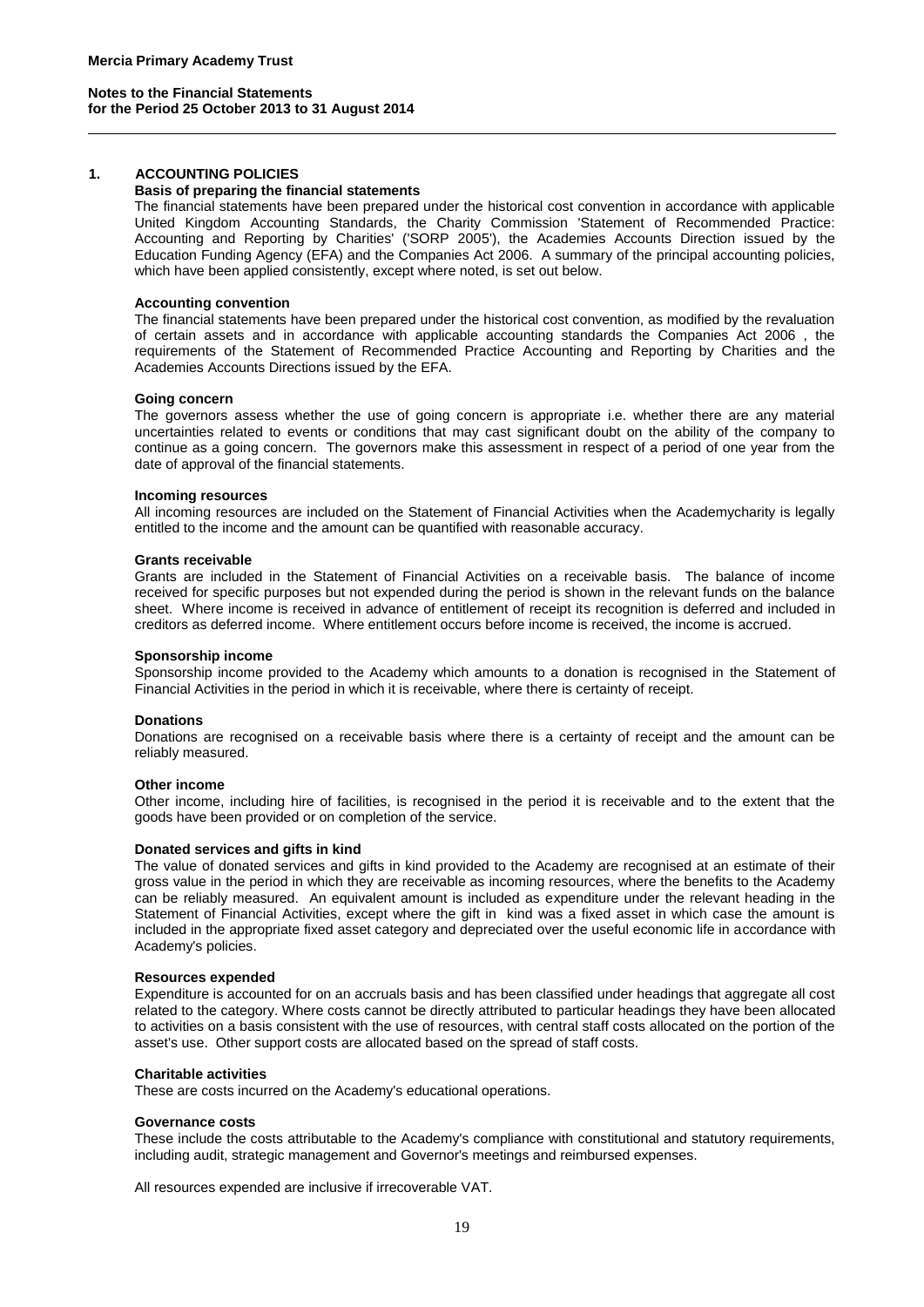### **1. ACCOUNTING POLICIES - continued**

#### **Tangible fixed assets**

Assets costing £500 or more are capitalised as tangible fixed assets and are carried at cost, net of depreciation and any provision for impairment.

Where tangible fixed assets have been acquired with the aid of specific grants, either from the government or from the private sector, they are included in the Balance Sheet at cost and depreciated over their expected useful economic life. The related grants are credited to a restricted fixed asset fund in the Statement of Financial Activities and carried forward in the Balance Sheet. Depreciation on such assets is charged to the restricted fixed asset fund in the Statement of Financial Activities so as to reduce the fund over the useful economic life of the related asset on a basis consistent with the Academy's depreciation policy.

Long leasehold assets have been valued in the period based upon information available.

### **Depreciation**

Depreciation is provided on all tangible fixed assets other than freehold land, at rates calculated to write off the cost of each asset on a straight-line/reducing balance basis over its expected useful lives, as follows:

Long leasehold buildings 50 years straight line Plant and machinery 10 years straight line<br>
Fixtures, fittings and equipment 5 years straight line Fixtures, fittings and equipment ICT equipment 3 years straight line

A review for impairment of a fixed asset is carried out if events or changes in circumstances indicate that the carrying value of any fixed asset may not be recoverable. Impairment losses are recognised in the Statement of Financial Activities.

### **Taxation**

The Academy is considered to pass the tests set out in Paragraph 1 Schedule 6 of the Finance Act 2010 and therefore it meets the definition of a charitable company for UK corporation tax purposes. Accordingly, the Academy is potentially exempt from taxation in respect of income or capital gains received within categories covered by Chapter 3 Part 11 of the Corporation Tax Act 2010 or Section 256 of the Taxation of Chargeable Gains Act 1992, to the extent that such income or gains are applied exclusively to charitable purposes.

#### **Fund accounting**

Unrestricted income funds represent those resources which may be used towards meeting any of the charitable objects of the Academy at the discretion of the governors.

Restricted fixed asset funds are resources which are to be applied to specific capital purposes imposed by the Education Funding Agency (EFA) where the asset acquired or created is held for a specific purpose.

Restricted general funds comprise all other restricted funds received and include grants from the EFA.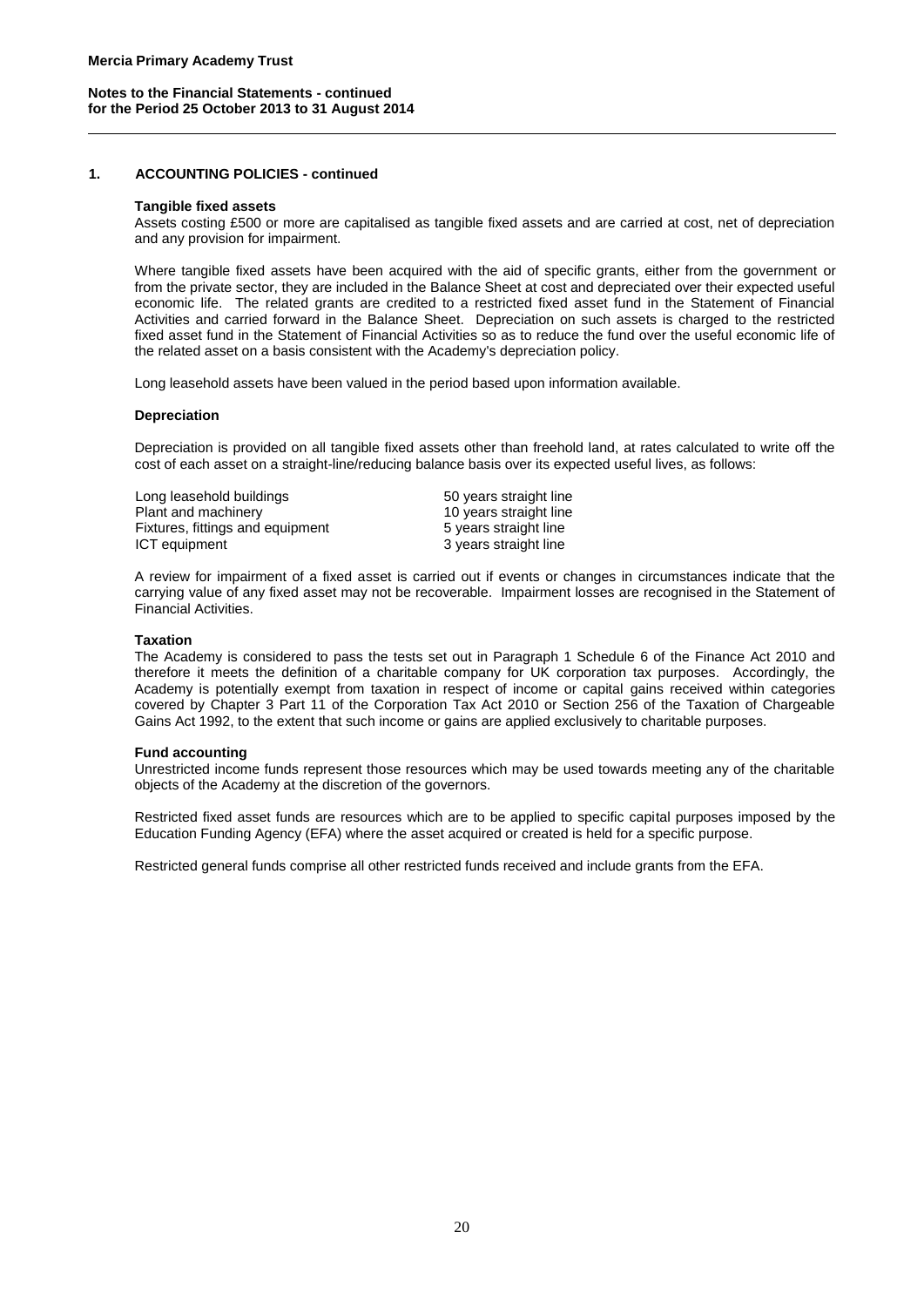### **1. ACCOUNTING POLICIES - continued**

#### **Pension costs and other post-retirement benefits**

Retirement benefits to employees of the Academy are provided by the Teachers' Pension Scheme ('TPS') and the Local Government Pension Scheme ('LGPS'). These are defined benefit schemes, are contracted out of the State Earnings-Related Pension Scheme ('SERPS'), and the assets are held separately from those of the Academy.

The TPS is an unfunded scheme and contributions are calculated so as to spread the cost of pensions over employees' working lives with the Academy in such a way that the pension cost is a substantially level percentage of current and future pensionable payroll. The contributions are determined by the Government Actuary on the basis of quinquennial valuations using a prospective benefit method. As stated in Note 17, the TPS is a multi employer scheme and the Academy is unable to identify its share of the underlying assets and liabilities of the scheme on a consistent and reasonable basis. The TPS is therefore treated as a defined contribution scheme and the contributions recognised as they are paid each year.

The LGPS is a funded scheme and the assets are held separately from those of the Academy in separate trustee administered funds. Pension scheme assets are measured at fair value and liabilities are measured on an actuarial basis using the projected unit method and discounted at a rate equivalent to the current rate of return on a high quality corporate bond of equivalent term and currency to the liabilities. The actuarial valuations are obtained at least triennially and are updated at each balance sheet date. The amounts charged to operating surplus are the current service costs and gains and losses on settlements and curtailments. They are included as part of staff costs. Past service costs are recognised immediately in the Statement of Financial Activities if the benefits have vested. If the benefits have not vested immediately, the costs are recognised over the period until vesting occurs. The expected return on assets and the interest cost are shown as a net finance amount of other finance costs or credits adjacent to interest. Actuarial gains and losses are recognised immediately in other gains and losses.

As described in note 17 the LGPS obligation relates to the employees of the academy trust, who were the employees transferred as part of the conversion from the maintained school and new employees who were eligible to, and did, join the Scheme in the year/period. The obligation in respect of employees who transferred on conversion represents their cumulative service at both the predecessor school and the academy trust at the balance sheet date.

### **Conversion to an academy**

The conversion from a state maintained school to an academy trust involved the transfer of identifiable assets and liabilities and the operation of the school for £nil consideration and has been accounted for under the acquisition accounting method.

The assets and liabilities transferred on conversion from Larkhall Infant and Flaxhill Junior Schools to an academy trust have been valued at their fair value being a reasonable estimate of the current market value that the governors would expect to pay in an open market for an equivalent item. Their fair value is in accordance with the accounting policies set out for Mercia Primary Academy. The amounts have been recognised under the appropriate balance sheet categories, with a corresponding amount recognised in voluntary income as net income in the Statement of Financial Activities and analysed under unrestricted general funds and restricted fixed asset funds.

Fixed assets transferred have been incorporated in line with the fixed asset policies above and are reflected in total fixed assets (see note 12).

Pension scheme liabilities have been incorporated as per note 17. Both items are shown as exceptional items on the Statement of Financial Activities.

### **2. VOLUNTARY INCOME**

Donations 18,063

£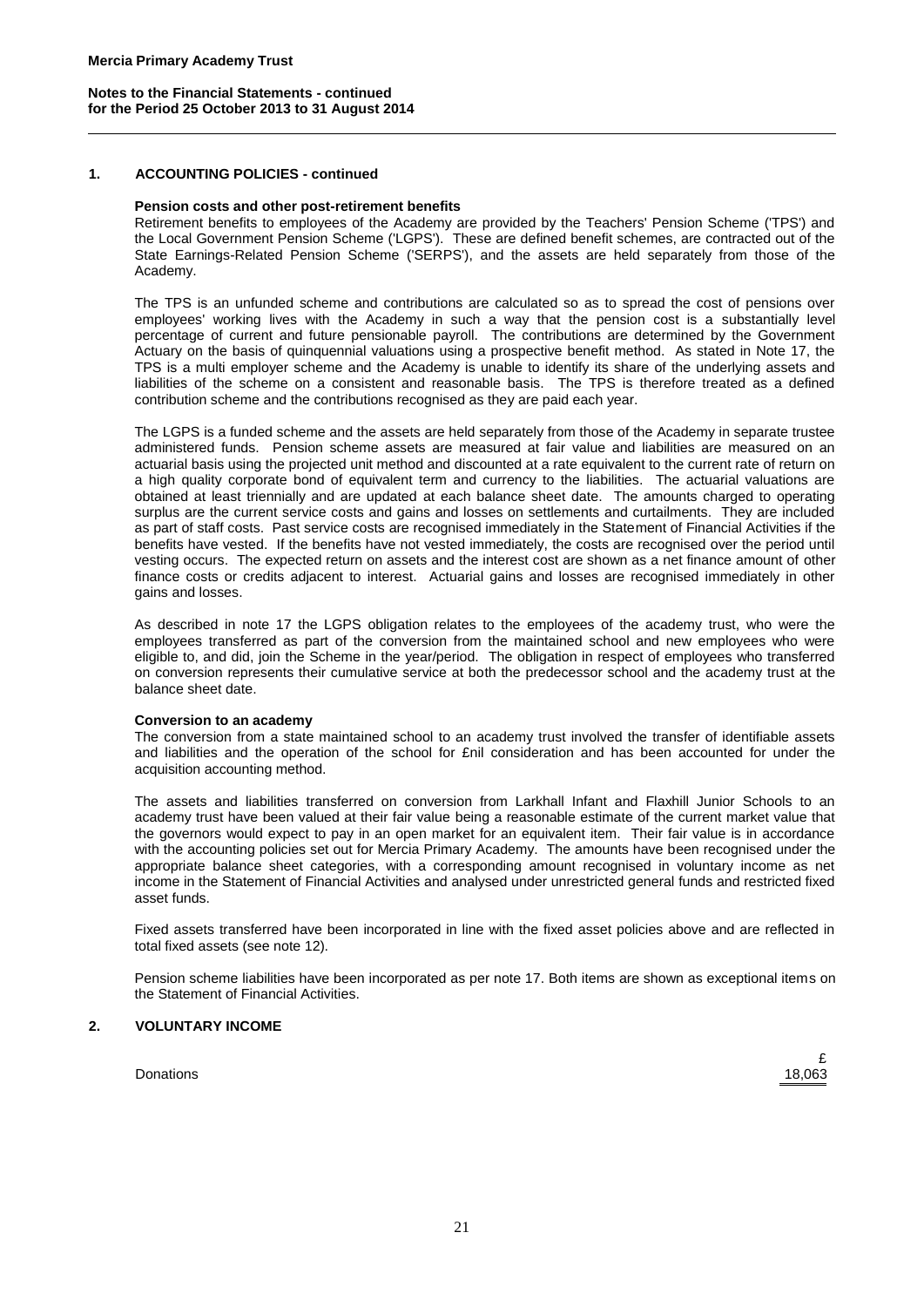# **3. ACTIVITIES FOR GENERATING FUNDS**

|                    | £     |
|--------------------|-------|
| Fundraising events | 74    |
| Shop income        | 64    |
| Sponsorships       | 1,584 |
| Hire of facilities | 6,167 |
|                    | 7,889 |

# **4. INVESTMENT INCOME**

| Deposit account interest | 143<br>the contract of the contract of the contract of |
|--------------------------|--------------------------------------------------------|

# **5. INCOMING RESOURCES FROM CHARITABLE ACTIVITIES - ACADEMY'S EDUCATIONAL OPERATIONS**

|                                | Unrestricted<br>funds | Restricted<br>funds | Total<br>funds |
|--------------------------------|-----------------------|---------------------|----------------|
|                                | £                     | £                   | £              |
| DfE/EFA revenue grant          |                       |                     |                |
| General Annual Grant(GAG)      | -                     | 848,053             | 848,053        |
| Start Up Grants                | ٠                     | 22,789              | 22,789         |
| Other EFA Grants               | ٠                     | 83.104              | 83,104         |
| Capital Grant                  |                       | 4,865               | 4,865          |
|                                | -                     | 958,811             | 958,811        |
| Other government grant         |                       |                     |                |
| <b>Other Government Grants</b> |                       | 32,475              | 32,475         |
|                                |                       | 991,286             | 991,286        |

### **6. RESOURCES EXPENDED**

|                                      | Non-pay expenditure |          |             |         |
|--------------------------------------|---------------------|----------|-------------|---------|
|                                      | Staff costs         | Premises | Other costs | Total   |
|                                      | £                   | £        | £           | £       |
| <b>Charitable activities</b>         |                     |          |             |         |
| Academy's educational operations     |                     |          |             |         |
| Direct costs                         | 735,307             |          | 135,529     | 870,826 |
| Allocated support costs              |                     | 86,291   | 9,642       | 95,933  |
|                                      | 735,307             | 86,291   | 145,161     | 966,759 |
| Governance costs including allocated |                     |          |             |         |
| support costs                        |                     |          | 9,105       | 9,105   |
|                                      | 735,307             | 86,291   | 154,266     | 975,864 |

Net resources are stated after charging/(crediting):

Auditors' remuneration Depreciation - owned assets

| £      |
|--------|
| 7,698  |
| 23.410 |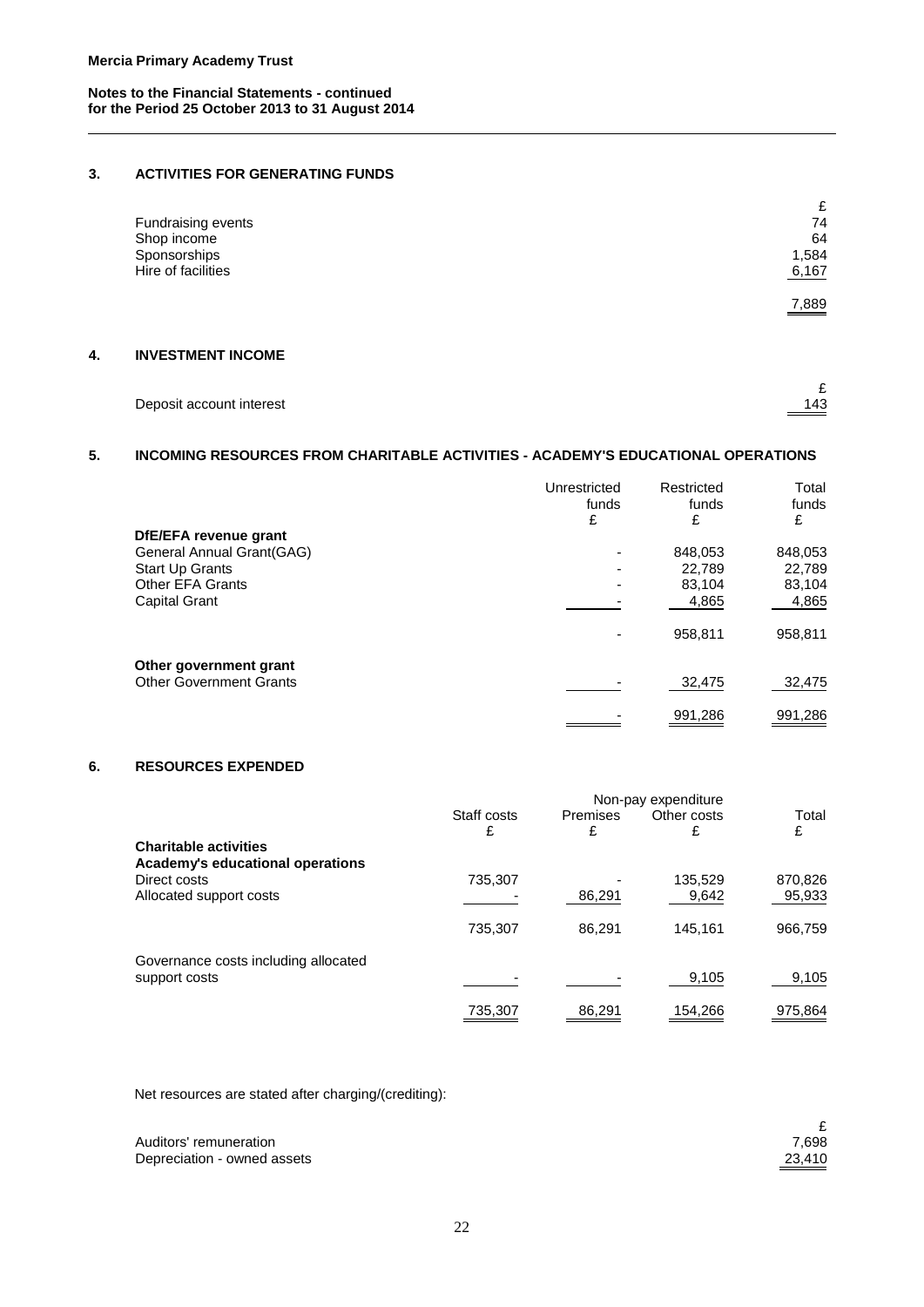### **7. RESOURCES EXPENDED FROM CHARITABLE ACTIVITIES - ACADEMY'S EDUCATIONAL OPERATIONS**

|                                        | Unrestricted | Restricted | Total   |
|----------------------------------------|--------------|------------|---------|
|                                        | funds        | funds      | funds   |
|                                        | £            | £          | £       |
| <b>Direct costs</b>                    |              |            |         |
| Teaching and educational support staff | 950          | 734,357    | 735,307 |
| Technology costs                       |              | 17,561     | 17,561  |
| <b>Educational supplies</b>            | 3,814        | 59,493     | 63,307  |
| Staff development                      | 1,134        | 3,144      | 4,278   |
| Goods and services                     |              | 50,373     | 50,373  |
|                                        | 5,898        | 864,928    | 864,928 |
| <b>Allocated support costs</b>         |              |            |         |
| Depreciation                           |              | 23,410     | 23,410  |
| Maintenance of premises and equipment  |              | 36,722     | 36,722  |
| Rent and rates                         |              | 2,346      | 2,346   |
| Energy costs                           |              | 16,774     | 16,774  |
| Insurance                              |              | 15,886     | 15,886  |
| Security and transport                 |              | 795        | 795     |
|                                        |              | 95,933     | 95,933  |
|                                        |              |            |         |
|                                        | 5,898        | 960,861    | 966,759 |

### **8. GOVERNANCE COSTS**

|                        | ∼     |
|------------------------|-------|
| Auditors' remuneration | 7,698 |
| Governor support       | 1,407 |
|                        | 9,105 |
|                        |       |

## **9. TRUSTEES' REMUNERATION AND BENEFITS**

The executive headreach and staff trustees only received remuneration in respect of services they provide undertaking the roles of Executive Headteacher and staff and not in respect of their services as trustees. Other trustees did not receive any payments, other than expenses, from the Academy in respect of their role as trustees.

The value of trustees' remuneration was as follows:

| R Lane (Executive Headteacher and trustee in the year) | £50-55,000 |
|--------------------------------------------------------|------------|
| S E Boden                                              | £40-45.000 |
| M L Booth                                              | £30-35.000 |
| R K Hyland                                             | £15,20,000 |
| V Lawson                                               | £15-20,000 |
| J Meah                                                 | £30-35.000 |
| M Pitt                                                 | £10-15,000 |

### **Trustees' expenses**

There were no trustees' expenses paid for the period ended 31 August 2014.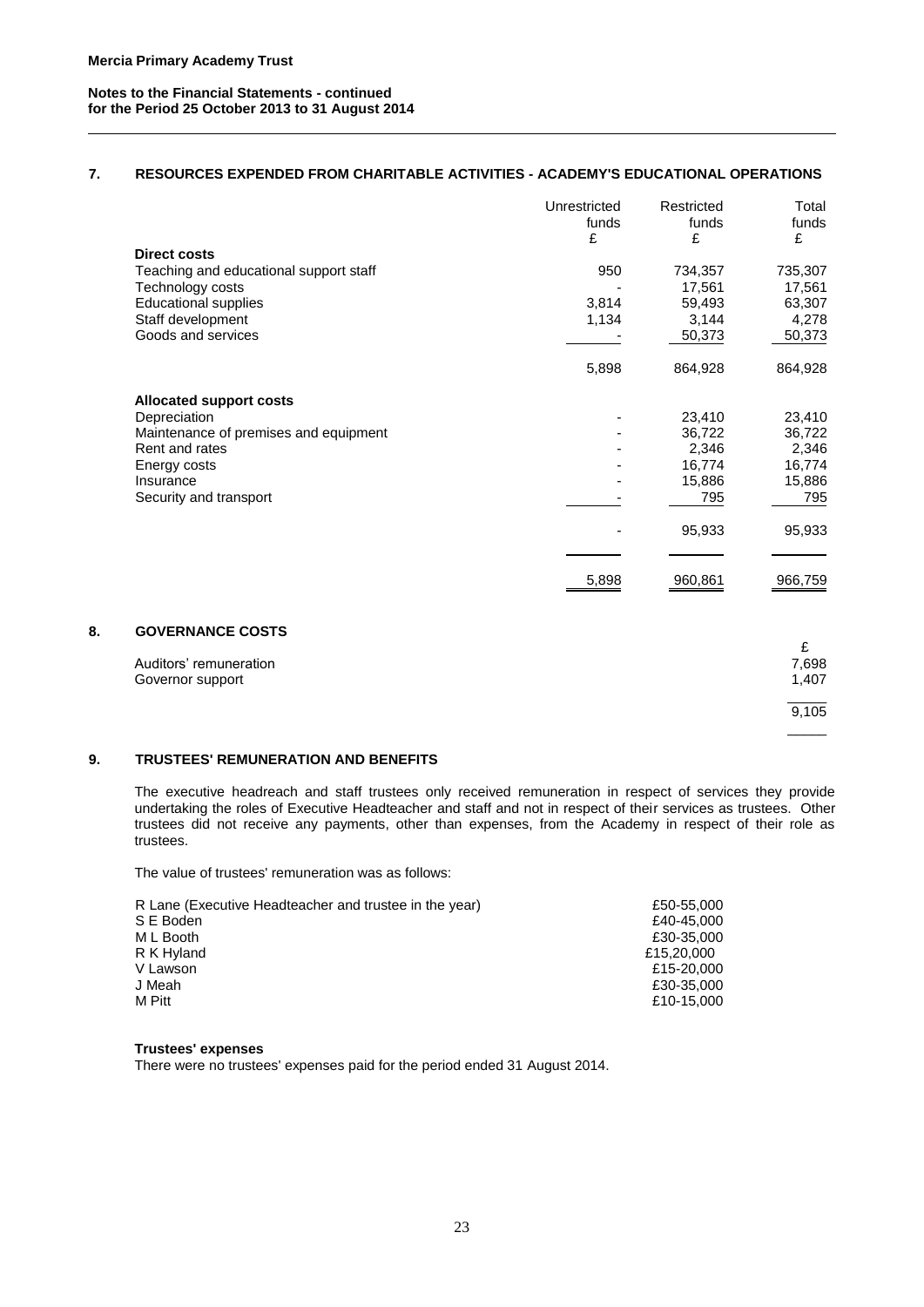#### **10. STAFF COSTS**

|                       | £       |
|-----------------------|---------|
| Wages and salaries    | 487,103 |
| Social security costs | 33,448  |
| Other pension costs   | 72,285  |
|                       | 592,836 |
| Supply teacher costs  | 41,678  |
| Compensation payments | (6,250) |
| Ancilliary staff      | 107,043 |
|                       | 735,307 |

The average number of persons (including senior management team) employed by the charitable company during the period expressed as full time equivalents was as follows:

| Teaching staff<br>Admin and other non teaching staff                                               | 29 |
|----------------------------------------------------------------------------------------------------|----|
|                                                                                                    |    |
| The number of employees whose emoluments fell within the following bands was:<br>£70,001 - £80,000 |    |

This person took place in the Teacher's Pension Scheme; during the period contributions on their behalf amounted to £5,097.

# **11. TRUSTEES' AND OFFICERS' INSURANCE**

In accordance with normal commercial practice the Academy has purchased insurance to protect governors and officers from claims arising from negligent acts, errors or omissions occurring whilst on Academy business. The insurance provides cover up to £5m on any one claim and the cost for the period ended 31 August 2014 was £360.

The cost of this insurance is included in the total insurance cost.

#### **12. TANGIBLE FIXED ASSETS**

|                                            | Long<br>leasehold<br>£ | Plant and<br>machinery<br>£ | Fixtures and<br>fittings<br>£ | Computer<br>equipment<br>£ | Totals<br>£         |
|--------------------------------------------|------------------------|-----------------------------|-------------------------------|----------------------------|---------------------|
| <b>COST</b>                                |                        |                             |                               |                            |                     |
| Transfer on conversion<br><b>Additions</b> | 2.120.000<br>2,566     | 6.000                       | 10.900<br>1,584               | 12,000<br>16,711           | 2,148,900<br>20,861 |
| At 31 August 2014                          | 2,122,566              | 6,000                       | 12,484                        | 28,711                     | 2,169,761           |
| <b>DEPRECIATION</b><br>Charge for year     | 14,563                 | 400                         | 1,558                         | 6,889                      | 23,410              |
| <b>NET BOOK VALUE</b><br>At 31 August 2014 | 2,108,003              | 5,600                       | 10,926                        | 21,822                     | 2,146,351           |

Included in cost or valuation of long leasehold land and buildings is land valued at £370,000 which has not been depreciated.

The property transferred on conversion has been valued by Mouchel on the "value to the business" model. The valuers have calculated a depreciated replacement cost - they have considered the cost of repairing the property with a modern equivalent and then adjusted for deterioration and any relevant obsolescence and optimisation.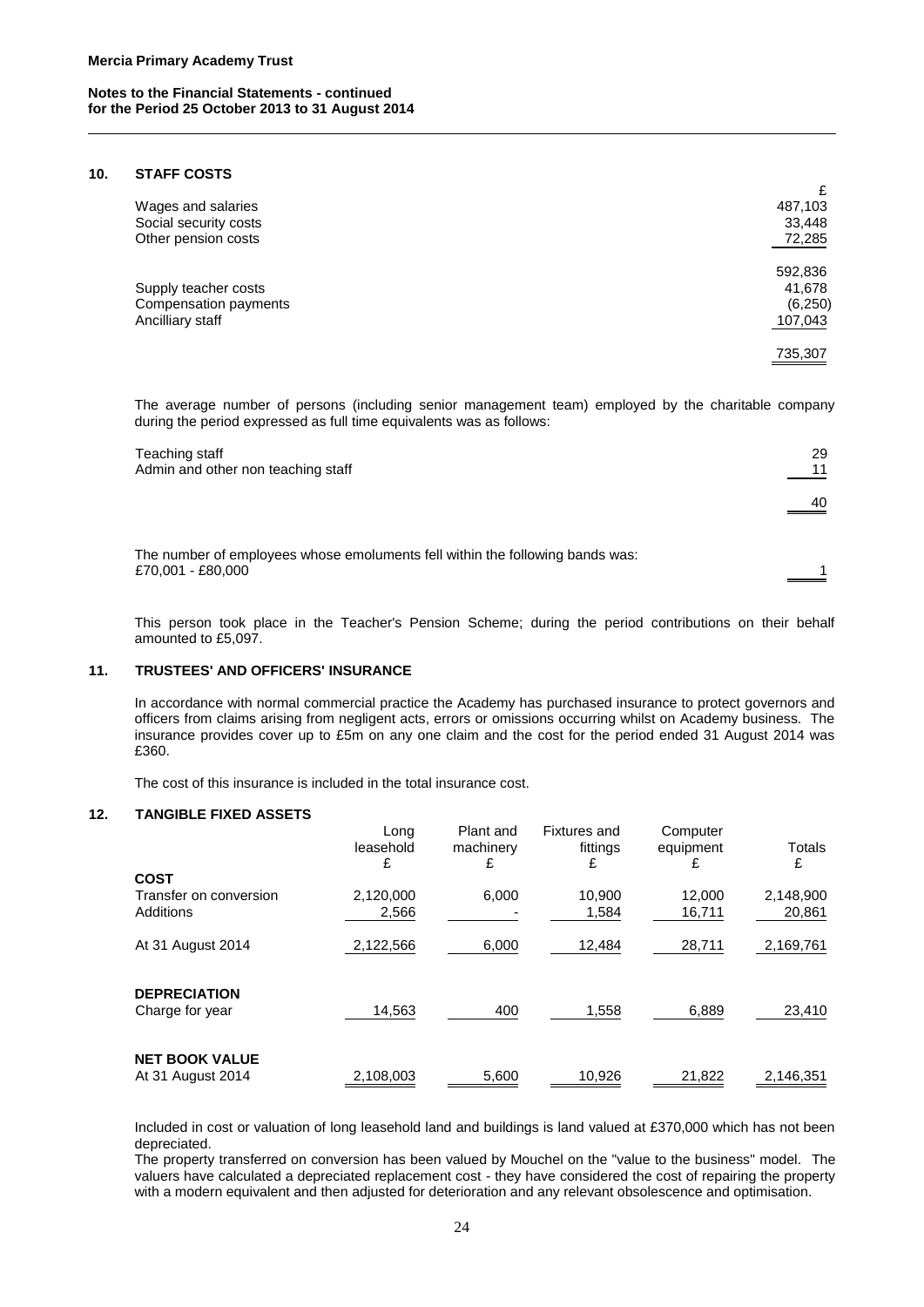### **12. TANGIBLE FIXED ASSETS - continued**

Land and buildings were valued as at 31 March 2014.

### **13. DEBTORS: AMOUNTS FALLING DUE WITHIN ONE YEAR**

|                                | £      |
|--------------------------------|--------|
| Trade debtors                  | 239    |
| Other debtors                  | 308    |
| <b>VAT</b>                     | 38,396 |
| Prepayments and accrued income | 40,415 |
|                                |        |

79,358

# **14. CREDITORS: AMOUNTS FALLING DUE WITHIN ONE YEAR**

| Trade creditors                 | 22,987  |
|---------------------------------|---------|
| Social security and other taxes | 35.729  |
| Accruals and deferred income    | 50,853  |
|                                 |         |
|                                 | 109.569 |

# **Deferred Income**

|                                  | 2014   |
|----------------------------------|--------|
| Resources deferred in the period | 31,544 |
| At 31 August 2014                | 31,544 |

Deferred income shown above is included within Other creditors in note 14. Deferred income for 2014 represents monies received with respect to the Academy activities taking place after 31 August 2014.

# **15. MEMBERS' LIABILITY**

Each member of the charitable company undertakes to contribute to the assets of the company in the event of it being wound up while he.she is a member, or within one year after he/she ceases to be a member, such amount as may be required, not exceeding £10 for the debts and liabilities contracted before he/she ceases to be a member.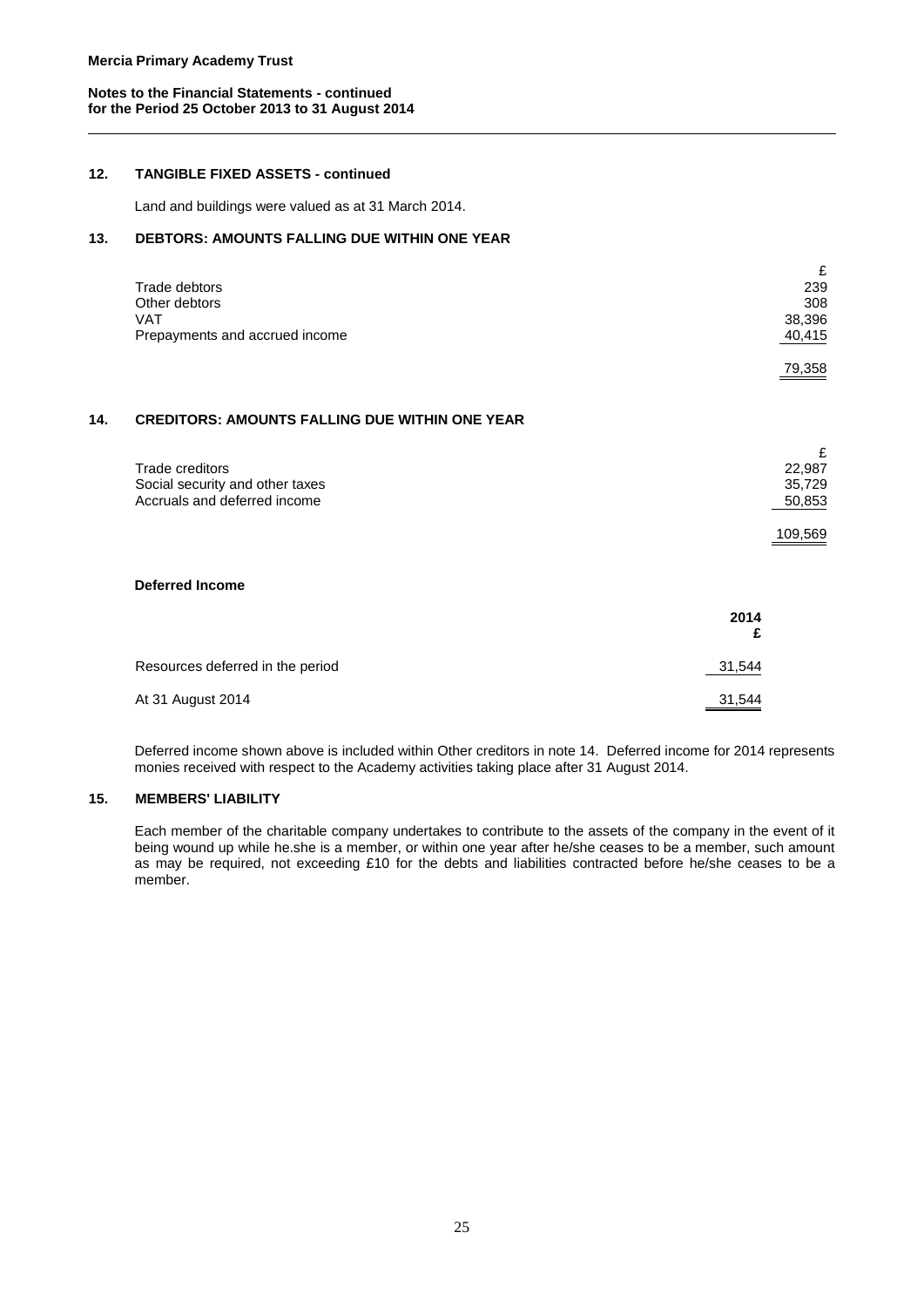### **16. MOVEMENT IN FUNDS**

|                                    | Net movement<br>in funds<br>£ | Transfers<br>between funds<br>£ | At 31.8.14<br>£ |
|------------------------------------|-------------------------------|---------------------------------|-----------------|
| <b>Unrestricted funds</b>          |                               |                                 |                 |
| Unrestricted funds                 | 155,538                       | 319                             | 155,857         |
| <b>Restricted funds</b>            |                               |                                 |                 |
| General Annual Grant (GAG)         | 43,694                        | (16, 135)                       | 27,559          |
| <b>Other Government Grants</b>     | 5,275                         |                                 | 5,275           |
| Private Sector Sponsorship         | 11,584                        | (11, 584)                       |                 |
| Governance                         | (9, 105)                      | 9,105                           |                 |
| <b>Restricted Fixed Asset Fund</b> | 2,125,490                     | 20,861                          | 2,146,351       |
| Capital Grant                      | 4,865                         | (2,566)                         | 2,299           |
| Pension scheme                     | (584,000)                     |                                 | (584,000)       |
|                                    | 1,597,803                     | (319)                           | 1,597,484       |
| <b>TOTAL FUNDS</b>                 | 1,753,341                     |                                 | 1,753,341       |

Net movement in funds, included in the above are as follows:

|                                    | Incoming<br>resources | Resources<br>expended | Gains and<br>losses | Movement in<br>funds |
|------------------------------------|-----------------------|-----------------------|---------------------|----------------------|
|                                    | £                     |                       | £                   |                      |
| <b>Unrestricted funds</b>          |                       |                       |                     |                      |
| Unrestricted funds                 | 161,435               | (5,897)               |                     | 155,538              |
| <b>Restricted funds</b>            |                       |                       |                     |                      |
| General Annual Grant (GAG)         | 848,053               | (804,359)             |                     | 43,694               |
| Other EFA grants                   | 105,893               | (105,893)             |                     |                      |
| <b>Other Government Grants</b>     | 32,475                | (27, 200)             |                     | 5,275                |
| Private Sector Sponsorship         | 11,584                |                       |                     | 11,584               |
| <b>Restricted Fixed Asset Fund</b> | 2,148,900             | (23, 410)             |                     | 2,125,490            |
| <b>Capital Grant</b>               | 4,865                 |                       |                     | 4,865                |
| Governance                         |                       | (9, 105)              |                     | (9, 105)             |
| Pension scheme                     |                       |                       | (584,000)           | (584,000)            |
|                                    | 3,151,770             | (969,967)             | (584,000)           | 1,597,803            |
| <b>TOTAL FUNDS</b>                 | 3,313,205             | (975,864)             | (584,000)           | 1,753,341            |
|                                    |                       |                       |                     |                      |

### **17. PENSION AND SIMILAR OBLIGATIONS**

The Academy's employees belong to two principal pension schemes: the Teachers' Pension Scheme England and Wales (TPS) for academic and related staff, and the Local Government Pension Scheme (LGPS) for nonteaching staff, which is managed by Hymans Robertson LLP. Both are defined-benefit schemes.

The pension costs are assessed in accordance with the advice of independent actuaries. The latest actuarial valuation of the TPS and LGPS was 31 August 2014.

There were no outstanding or prepaid contributions at either the beginning or end of the financial period.

Upon conversion to Academy status Mercia Primary Academy Trust inherited a pension scheme liability of £452,000 relating to the LGPS.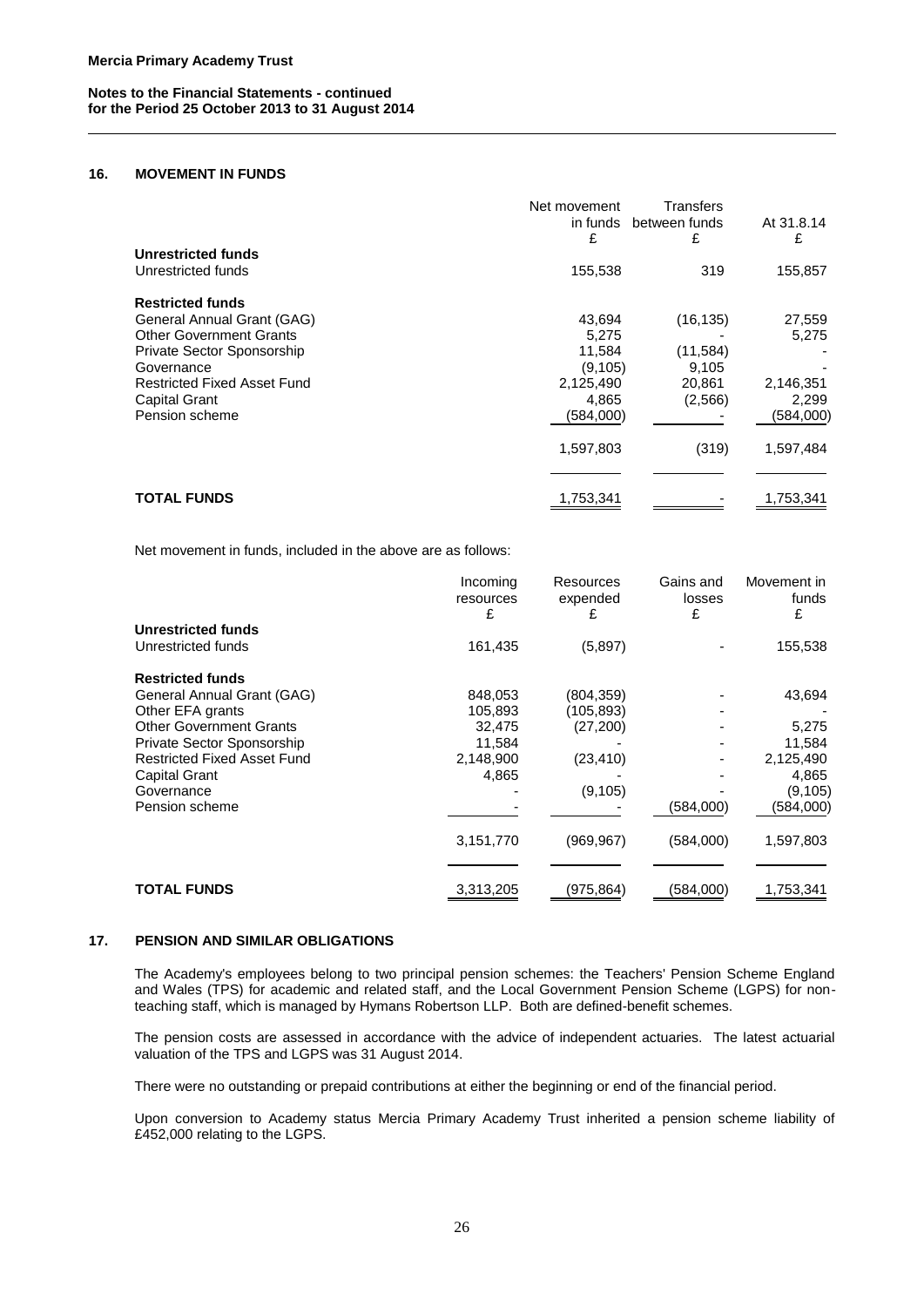# **17. PENSION AND SIMILAR OBLIGATIONS - continued**

### **Teachers' pension scheme**

The school participates in the Teachers' Pension Scheme (England and Wales) ("the TPS"), for its teaching staff. This is a multi-employer defined benefits pension scheme it is not possible to consistently identify the liabilities of the TPS which are attributable to the School. As required by FRS17 "Retirement Benefits", the School accounts for this scheme as if it were a defined contribution scheme.

The TPS is an unfunded defined benefit scheme. Contributions on a "pay-you-go" basis are credited to the Exchequer under arrangements governed by the Superannuation Act 1972. A notional asset value is ascribed to the scheme for the purposes of determining contribution rates.

Valuation of the Scheme

The latest actuarial valuation of the TPS was carried out as at 31 March 2012 and in accordance with the Public Service Pensions (Valuations and Employer Cost Cap) Directions 2014. The valuation report was published by the Department for Education on 9 June 2014. The key elements of the valuation and subsequent consultation are:

•employer contribution rates set at 16.48% of pensionable pay (including a 0.08% employer administration charge (currently 14.1%);

•total scheme liabilities for service to the effective date of £191,500 million, and notional assets of £176,600 million, giving a notional past service deficit of £14,900 million; and

•an employer cost cap of 10.9% of pensionable pay will be applied to future valuations.

The new employer contribution rate is applicable from 1 April 2015 and will be implemented for the TPS from September 2015.

A copy of the valuation report and supporting documentation is on the Teachers' Pensions website .

The pension charge for the year includes contributions payable to the TPS of £53,160. At the year end £nil was accrued in respect of contributions payable to this scheme.

### **Local government pension scheme**

The LGPS is a funded defined-benefit scheme, with the assets held in separate trustee-administered funds. The total contribution made for the year ended 31 August 2014 was £45,000, of which employer's contributions totalled £33,000 and employees' contributions totalled £12,000. The agreed contribution rates for future years are 19 per cent for employers.

Parliament has agreed, at the request of the Secretary of State for Education, to a guarantee that, in the event of academy closure, outstanding Local Government Pension Scheme liabilities would be met by the Department for Education. The guarantee came into force on 18 July 2013.

The amounts recognised in the balance sheet are as follows:

|                            | Defined       |
|----------------------------|---------------|
|                            | benefit       |
|                            | pension plans |
|                            |               |
| Fair value of plan assets  | 382,000       |
| Defined benefit obligation | (966,000)     |
| Net liability              | (584,000)     |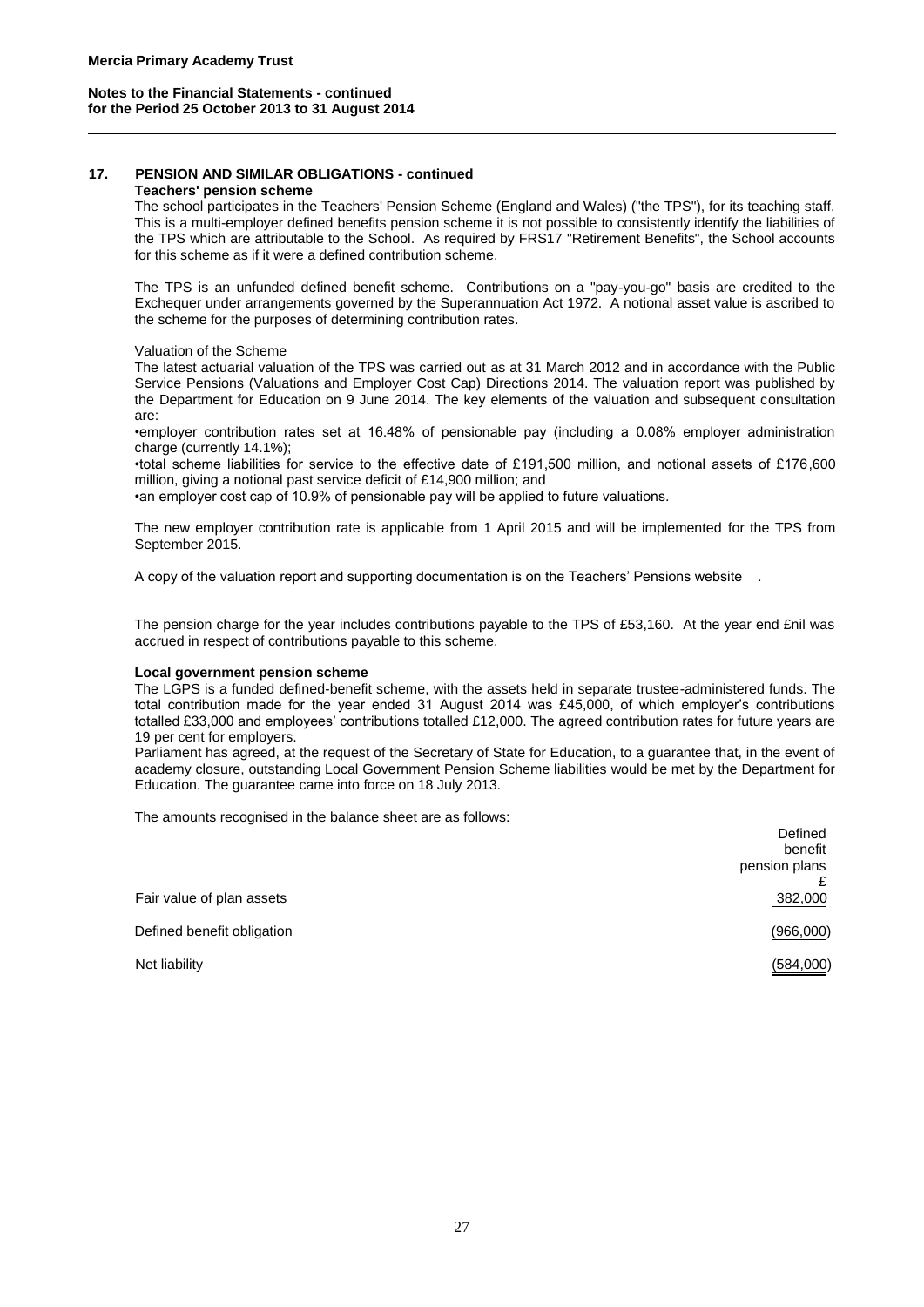### **17. PENSION AND SIMILAR OBLIGATIONS - continued**

The amounts recognised in the statement of financial activities are as follows:

|                                                          | Defined<br>benefit<br>pension plans<br>£ |
|----------------------------------------------------------|------------------------------------------|
| Current service cost<br>Interest cost<br>Expected return | 44,000<br>24,000<br>(14,000)             |
|                                                          | 54,000                                   |
| Actual return on plan assets                             | 24,000                                   |

Changes in the present value of the defined benefit obligations are as follows:

|                                      | Defined       |
|--------------------------------------|---------------|
|                                      | benefit       |
|                                      | pension plans |
|                                      |               |
| Defined benefit obligation           | (765,000)     |
| Current service cost                 | (44,000)      |
| Contributions by scheme participants | (11,000)      |
| Interest cost                        | (24,000)      |
| Actuarial losses/(gains)             | (122,000)     |
|                                      | (966,000)     |

Changes in the fair value of scheme assets are as follows:

|                                      | Defined       |
|--------------------------------------|---------------|
|                                      | benefit       |
|                                      | pension plans |
|                                      | £             |
| Fair value of scheme assets          | 313,000       |
| Contributions by scheme participants | 45,000        |
| Expected return                      | 14,000        |
| Actuarial gains/(losses)             | 10,000        |
|                                      | 382,000       |

The major categories of scheme assets as amounts of total scheme assets are as follows:

|              | Defined       |
|--------------|---------------|
|              | benefit       |
|              | pension plans |
|              | £             |
| Equities     | 290,000       |
| <b>Bonds</b> | 50,000        |
| Property     | 31,000        |
| Cash         | 11,000        |
|              | 382,000       |